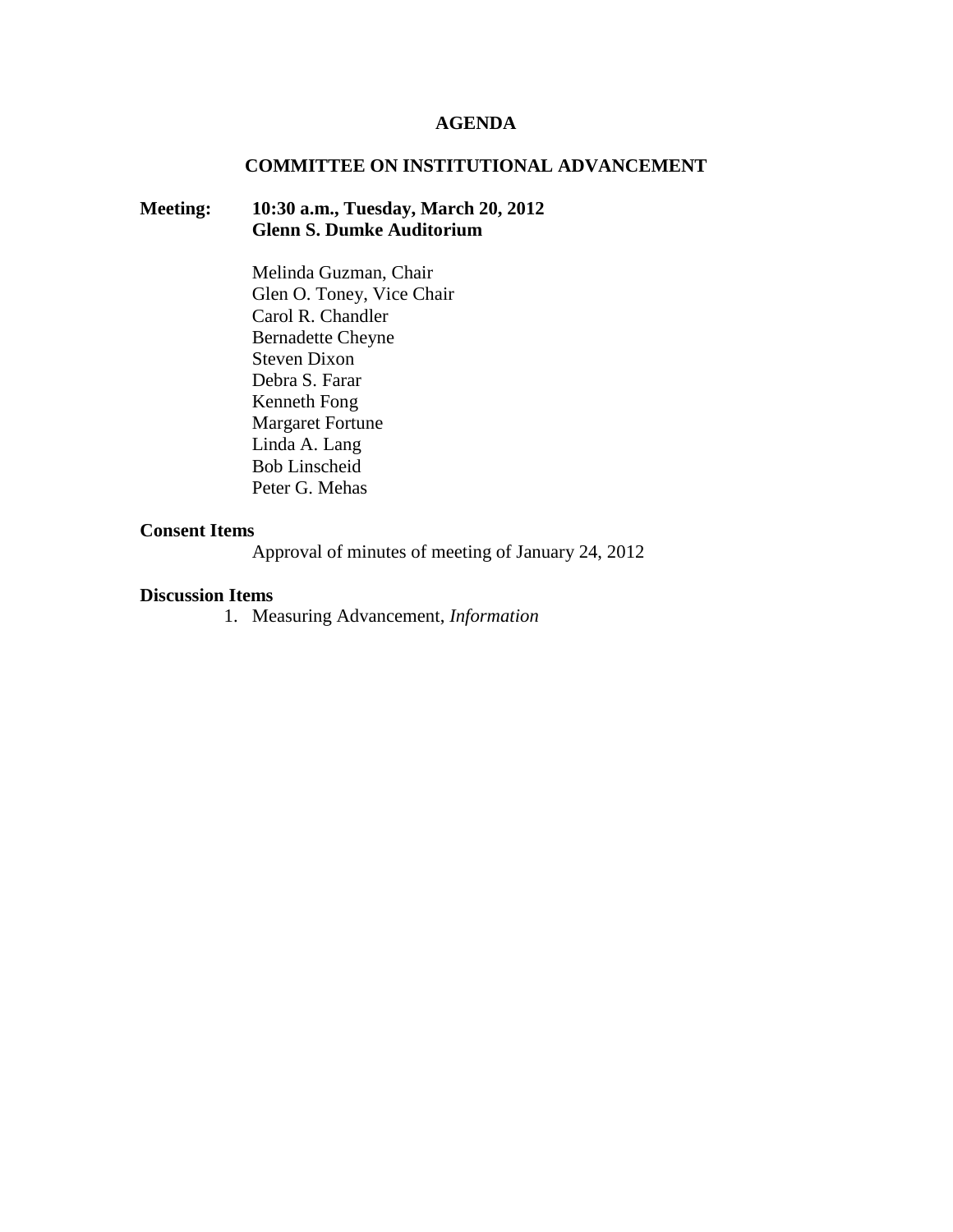# **MINUTES OF THE MEETING OF COMMITTEE ON INSTITUTIONAL ADVANCEMENT Office of the Chancellor Glenn S. Dumke Auditorium 401 Golden Shore Long Beach, California**

**January 24, 2012**

# **Members Present**

Melinda Guzman, Chair Glen O. Toney, Vice Chair Herbert L. Carter, Chair of the Board Carol R. Chandler Bernadette Cheyne Steve Dixon Debra S. Farar Kenneth Fong Margaret Fortune Linda A. Lang Bob Linscheid Charles B. Reed, Chancellor

Trustee Guzman called the meeting to order.

# **Approval of Minutes**

The minutes of November 15, 2011 were approved as amended to include Trustee Bernadette Cheyne as present.

# **Recommended Changes to Title 5, California Code of Regulations, Related to Alumni Associations**

Mr. Garrett Ashley, vice chancellor university relations and advancement, and Ms. Lori Redfearn, assistant vice chancellor advancement services, presented the item. Information regarding the proposed amendments were initially presented at the November 2011 board meeting and posted for public comment. To date, there has been no opposition to the amendment. Today, the amendments are presented as an action item.

The proposed amendments would bring the CSU into compliance with changes to the California Corporations Code, Section 5047 that was recently amended and no longer allows nonprofit corporations to have ex officio non-voting directors.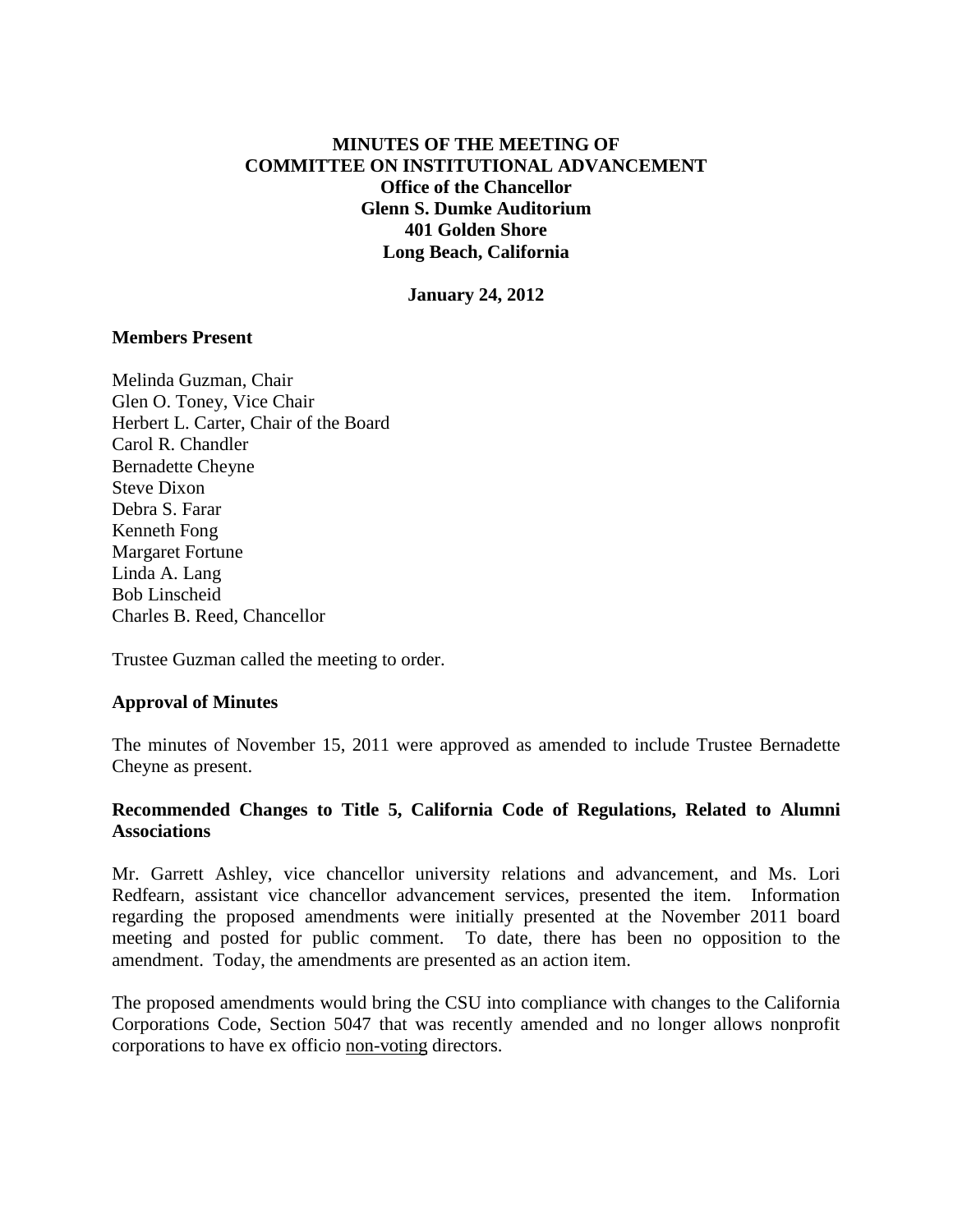$\mathfrak{D}$ Inst. Adv.

Currently, Title 5 Article 15 related to alumni associations states that the campus president or designee serves as an ex officio voting or non-voting member of the alumni association's governing board. By removing the requirement from Title 5 that the campus president or designee be an ex officio member of the association's board, the proposed amendments give campuses greater flexibility to determine the appropriate relationship between the university president and the alumni association rather than being bound to an ex officio voting role. Clarification of these relationships can be accomplished in the Memorandum of Agreement between the university president and the alumni association or in the association's bylaws as it relates to constituency alumni groups.

The following proposed amendment to Title 5 is recommended to bring CSU regulations into compliance with state law.

**Title 5, California Code of Regulations Division 5—Board of Trustees of the California State Universities Chapter 1—California State University Subchapter 5—Administration Article 15—Alumni Associations**

§ 42397.2. Organization

(a) A campus alumni association may be included as part of the university or an auxiliary organization or, if organizationally separate from the university or an auxiliary organization, shall obtain and maintain status as a tax-exempt organization under state and federal law. (b) The campus president or designee shall be an ex officio voting or non voting member of the association's governing body.

(c**b**) Campus presidents are responsible for determining that campus alumni associations are in compliance with this article and have authority to require campus alumni associations to provide written evidence of compliance.

(d**c**) Campus presidents may, after consultation with the campus alumni association, establish additional written campus policies governing campus alumni associations consistent with this article. Copies of these policies and any amendments thereto shall be forwarded promptly upon their issuance to the Chancellor.

(e**d**) A campus alumni association shall comply with campus policies pertaining to use of the campus name and symbols.

Note: Authority cited: Sections 89030 and 89031.1, Education Code. Reference: Sections 89030 and 89902, Education Code.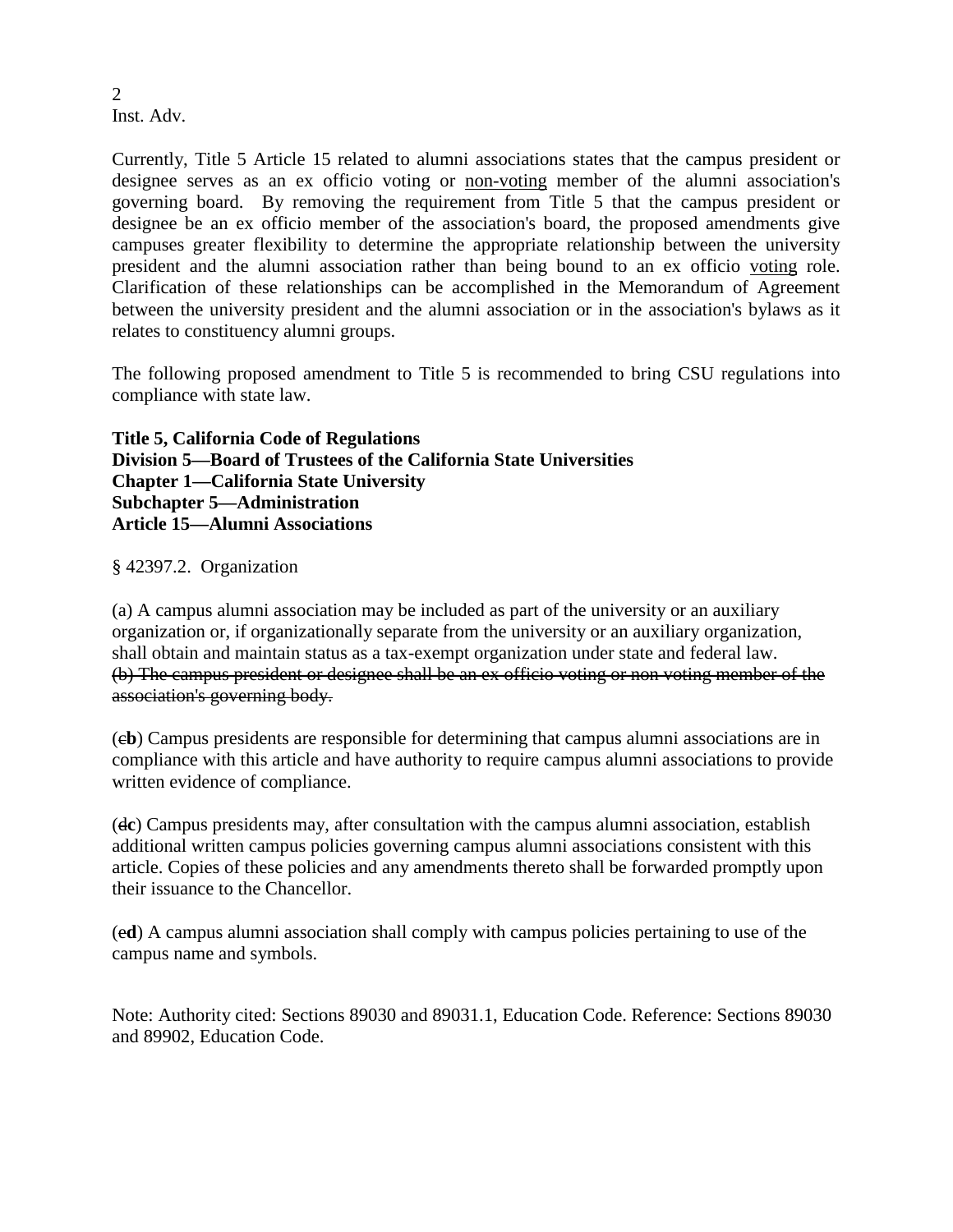**Title 5, California Code of Regulations Division 5—Board of Trustees of the California State Universities Chapter 1—California State University Subchapter 5—Administration Article 15—Alumni Associations**

§ 42397.6. Organization of Constituency Alumni Groups.

(a) A constituency alumni group organized after the effective date of this article shall be organized within and as part of the campus alumni association.

(1) A constituency alumni group representing a school, college, department, or other unit shall secure the endorsement of the school, college, department, or other unit. The administrative head of the represented unit or designee shall periodically review and provide advice concerning the planned activities of the constituency alumni group, and shall serve as an ex officio voting or nonvoting member of the governing body of the constituency alumni group, if any, or of any executive or similar committee empowered to act for the governing body, if any, of the constituency alumni group.

(2) A constituency alumni group, as part of the campus alumni association, shall comply with all applicable campus policies and campus alumni association policies.

(b) A constituency alumni group separately organized prior to the effective date of this article shall be organized within and become a part of the campus alumni organization and shall comply with subdivision (a), unless the campus president enters into an agreement with the constituency alumni group which provides as follows:

(1) The separate constituency alumni group agrees to the following characteristics:

a. is organized and operated solely for the benefit of the campus and the alumni of a school, college, department, or other campus administrative, academic, geographic, or other constituent unit;

b. has as its purpose providing service and support to its members, the alumni of a constituent unit, and to the university;

c. does not restrict membership or benefits of membership on the basis of race, religion, national origin, gender, or sexual orientation;

d. recognizes the unique role of the campus president or designee in setting campus or campus unit priorities; and irrevocably dedicates its assets for the benefit of the campus or appropriate unit of the campus. In the event of the group's dissolution, its assets shall be transferred to the campus alumni association, the campus, an appropriate unit of the campus, or an auxiliary organization designated by the campus for purposes consistent with the purposes of the group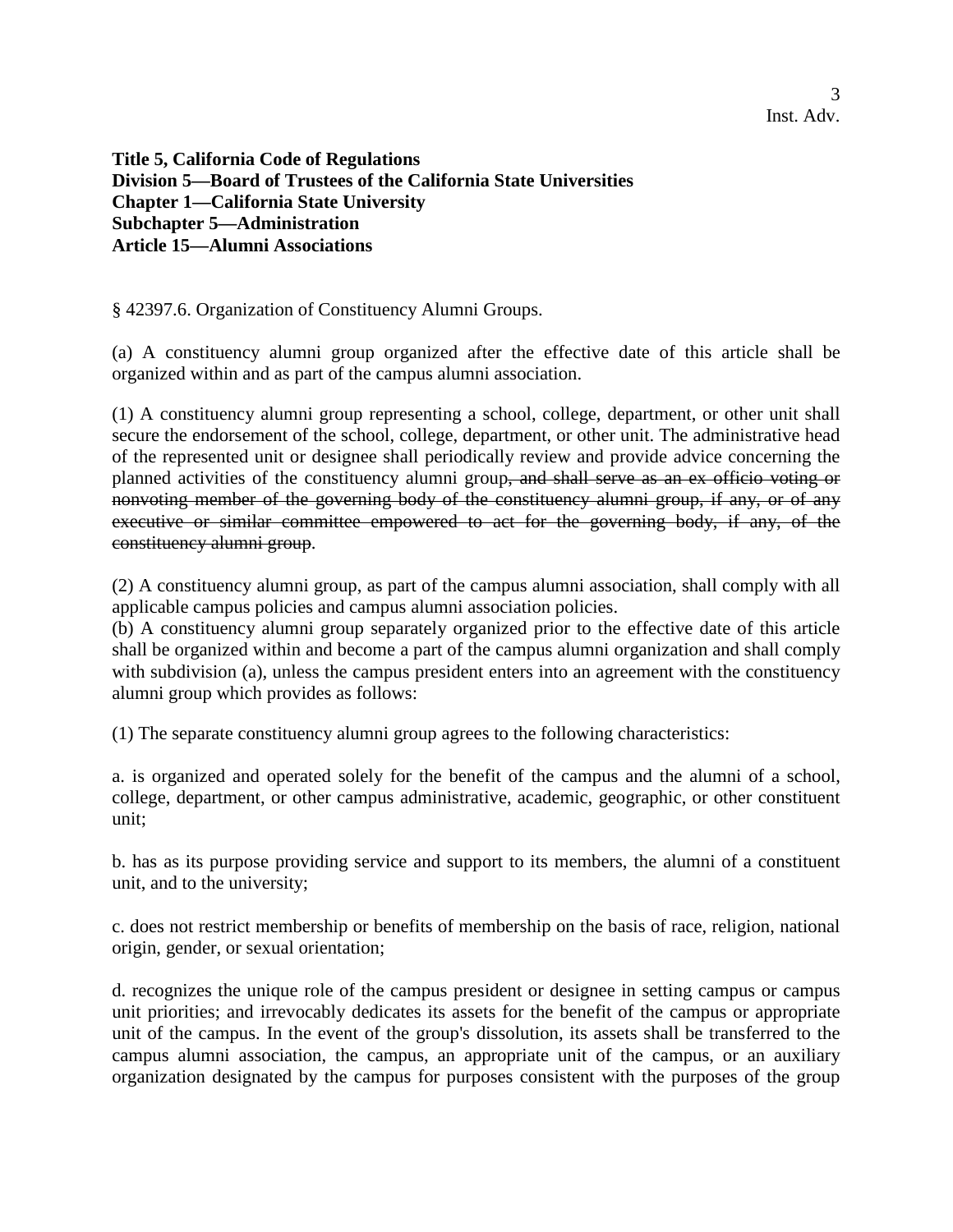$\overline{A}$ Inst. Adv.

and the terms of any individual gifts that are part of its assets, and, if a corporation, in conformance with the California Nonprofit Corporation Laws.

e. A constituency alumni group representing a school, college, department, or other unit shall secure the endorsement of the school, college, department, or other unit. The administrative head of the represented unit shall periodically review and provide advice concerning the planned activities of the constituency alumni group and shall serve as an ex officio voting or nonvoting member of the governing body of the constituency alumni group, if any, or of any executive or similar committee empowered to act for the governing body, if any, of the constituency alumni group.

(2) The separate constituency alumni group agrees to obtain and maintain recognition, as a separate constituency alumni group by submitting the following to the campus president or designee on an annual basis or otherwise as specified by the campus president:

a. a current list of officers, members of the governing body, and the principal contact person for the group;

b. a statement of the group's purpose and goals consistent with subsection (a) and copies of the current enabling documents of the group (i.e., bylaws, constitution, articles of incorporation, or other governing document);

c. a current roster of names and addresses of donors and members, unless such records are otherwise maintained by the campus;

d. a statement signed by the officers/representatives of the group that the governing body has read and formally voted that it will comply with this article and the agreement;

e. a copy of the group's annual financial statements;

f. for a group with accounts at a financial institution, a list identifying all such accounts, including the institution's name and address, the group's account numbers, and a statement signed by an appropriate officer or representative of the group authorizing the campus to obtain upon request from the financial institution information, records, or photocopies of transactions relating to the accounts;

g. for an incorporated, tax-exempt organization, (A) a copy of the organization's state and federal tax-exempt status determination letter; (B) a copy of the organization's most recent Internal Revenue Service Form 990; and (C) a list of the types of activities, including fundraising and membership drives, the organization intends to undertake and how the organization intends to financially support these activities.

(3) The provisions of this article shall be incorporated by reference;

(4) The exchange of value between the campus and the constituency alumni group shall be expressed and may include provision of facilities and other tangible as well as intangible exchanges;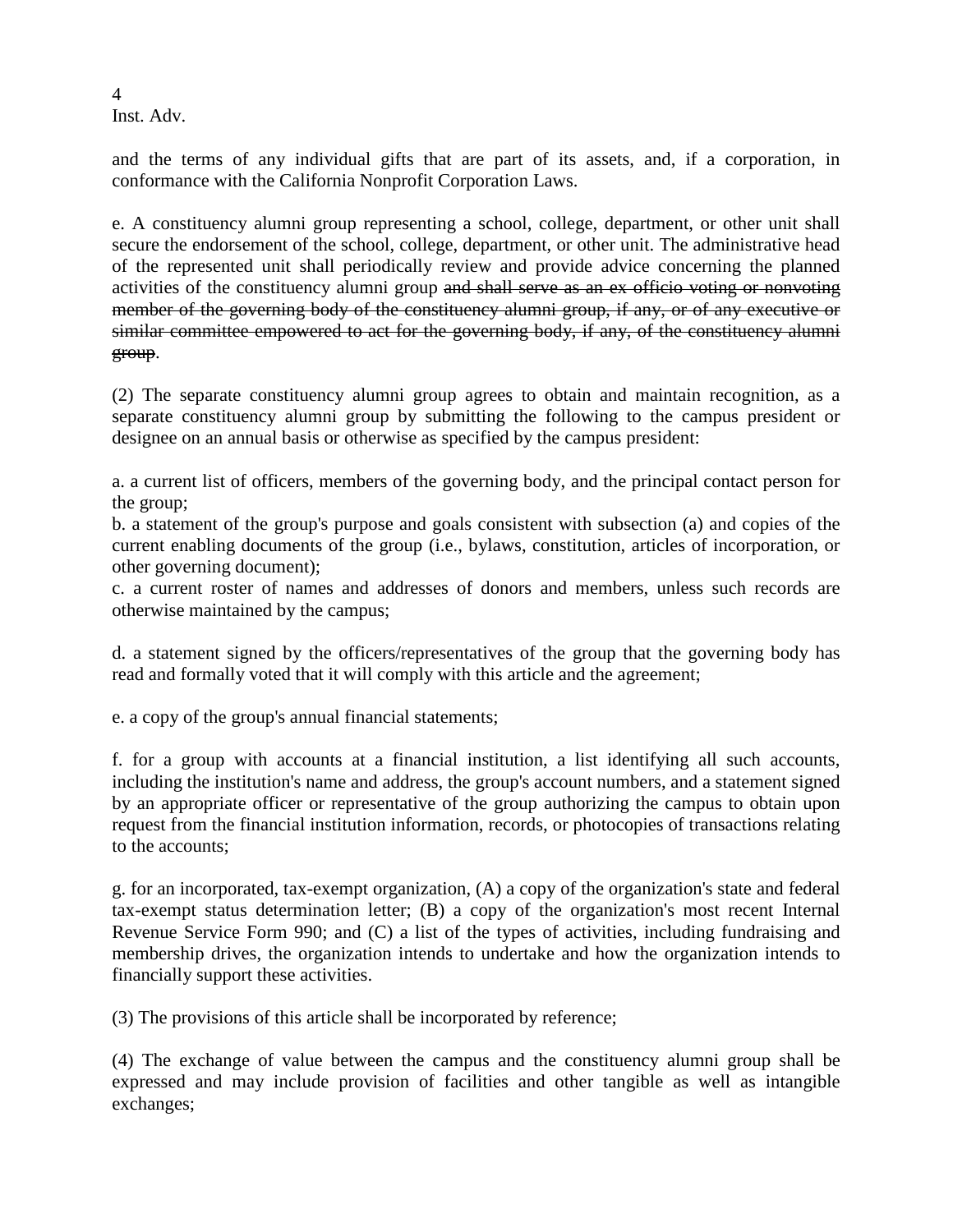(5) A license agreement for use of the campus name and symbols; and

(6) The term of the agreement.

(7) Privileges granted including authorization to use the name of the campus or other institutional unit. Without authorization, no group may:

a. represent itself as raising funds or otherwise providing support on behalf of or for the benefit of the campus, or any part of it, including its alumni;

b. use the name of the campus or any of its facilities or programs either expressly or by implication in connection with its activities; or

c. use campus facilities or resources in connection with its activities.

(8) If a separate constituency alumni group does not comply with this article, the campus president or designee shall by written notice require the constituency alumni group to comply within 90 days or recognition as a constituency alumni group will be withdrawn.

a. In the event the group fails to comply within this time period, the campus president or designee may withdraw the constituency alumni group's recognition. In appropriate circumstances, the campus president may extend the period for compliance when action to remedy noncompliance is in progress.

b. Upon withdrawal of recognition, the assets of the constituency alumni group shall be transferred to the campus alumni association, the campus, or the designated campus auxiliary organization for purposes consistent with the purposes of the group and the terms of any individual gifts that are part of the assets.

(9) Use of the campus or unit name and symbols, including mascot or other identifying mark by a separate constituency alumni group after July 1, 2003, is prohibited unless the group has entered into an agreement and has been recognized by the campus under the provisions of this article.

Note: Authority cited: Sections 89030 and 89031.1, Education Code. Reference: Sections 89030 and 89902, Education Code.

The committee recommended approval by the board of the resolution (RIA 01-12-01).

# **Approval of the 2010-2011 Annual Report on Philanthropic Support to the California State University**

Mr. Ashley extended thanks to presidents, their campus teams, and donors for achieving over \$344 million in gift commitments, with an overall increase of 30 percent. He noted that much of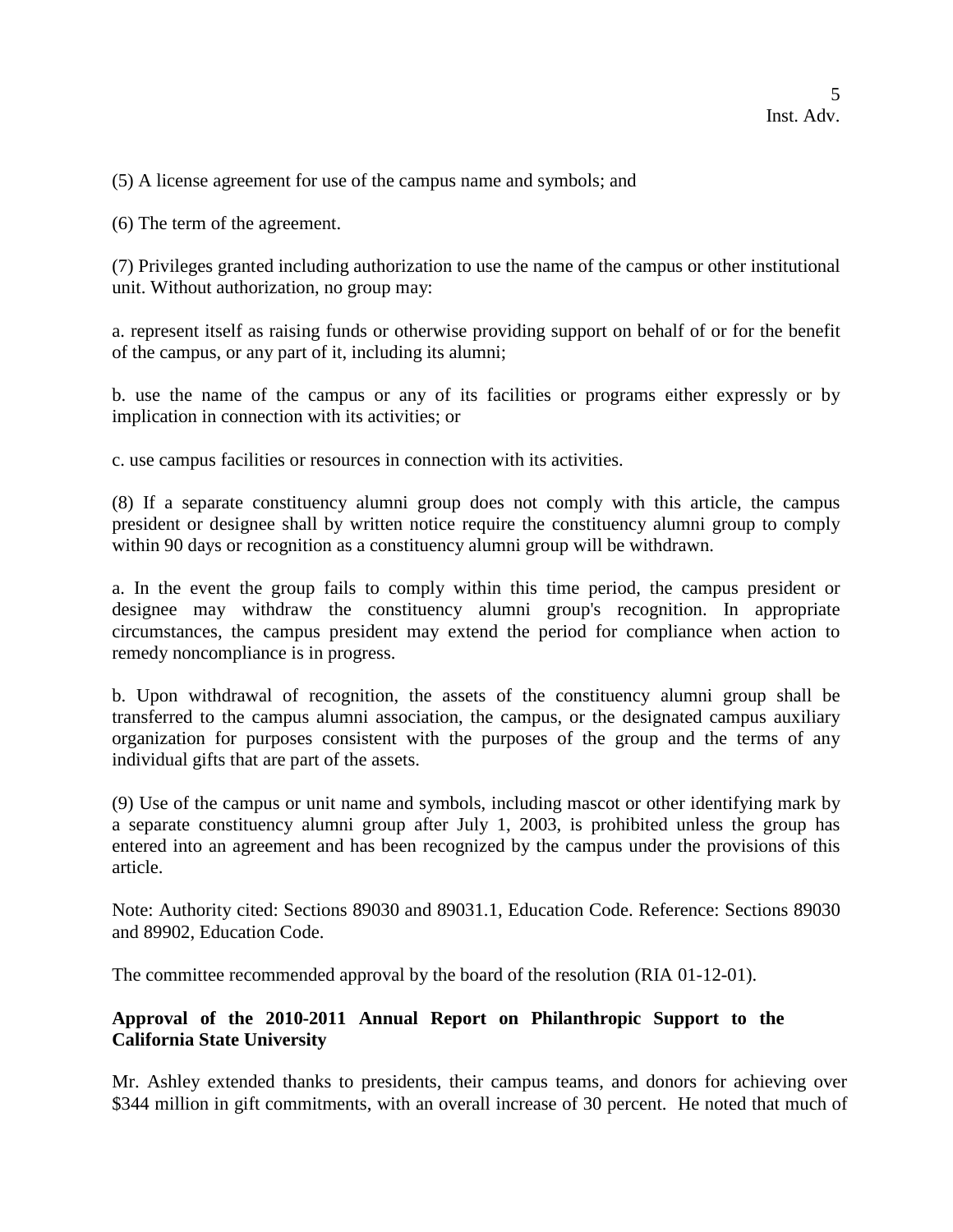6 Inst. Adv.

the credit is due to the \$42 million commitment to Cal Poly Pomona from the Kellogg Foundation. Special thanks were given to Chancellor Reed, members of the CSU Board of Trustees and Board of Governor members for their continued support of the Hearst/Trustee scholars. Mr. Ashley emphasized that this is a tremendous success in what continues to be challenging economic times. He asked Ms. Redfearn to present the report's data.

Ms. Redfearn provided an overview of the 2010-2011 data with the assistance of a slide presentation which included information on philanthropic support received by the 23-campus California State University (CSU) system from July 1, 2009 to June 30, 2010. Section 89720 of the Education Code requires that an annual gift report be submitted to the California Joint Legislative Budget Committee and the California Department of Finance.

The report and additional campus highlights are available for viewing on the system website at [www.calstate.edu/ua/philanthropic.](http://www.calstate.edu/ua/philanthropic)

Over the past three years, the California State University has averaged \$324 million in gift commitments, including over \$344 million designated in 2010-2011. Giving increased \$79 million over the prior year. Gift commitments include new gifts, pledges and testamentary provisions recorded during the period.

Charitable gift receipts, a combination of new gifts and pledge payments, totaled \$240 million a 6 percent increase from 2009-2010. Of all charitable gifts received, 97 percent were designated to specific interests identified by the donor leaving only \$5.9 million as unrestricted.

The aggregated value of CSU endowments exceeded one billion for the first time in the university's history. On average the endowment investment return for 2010-2011 was 20.38 percent. Over \$54 million in new gifts were added to endowment and \$32 million was distributed in support of student scholarships and academic programs.

Ms. Redfearn concluded by highlighting the year over year increases in the number of donors to the CSU and noted that increases to baseline giving are as important as the large, high profile gifts received.

Trustee Fong inquired whether the campuses use a list to target potential donors, noting that traditionally 20 percent of the contributions comprised about 80 percent of the funding. Ms. Redfearn responded by stating that each campus has donor databases of alumni who have graduated from the university and other individuals, foundations and corporations that have shown interest in the university and its priorities. Fundraising strategies are targeted based on donor interests.

Trustee Linscheid asked if auxiliary organization foundations are involved with mission related investing. Ms. Redfearn stated that she would review the NACUBO Commonfund Endowment Study and seek additional information from campuses to respond.

The committee recommended approval of the proposed resolution (RIA 01-12-02).

Trustee Guzman adjourned the committee.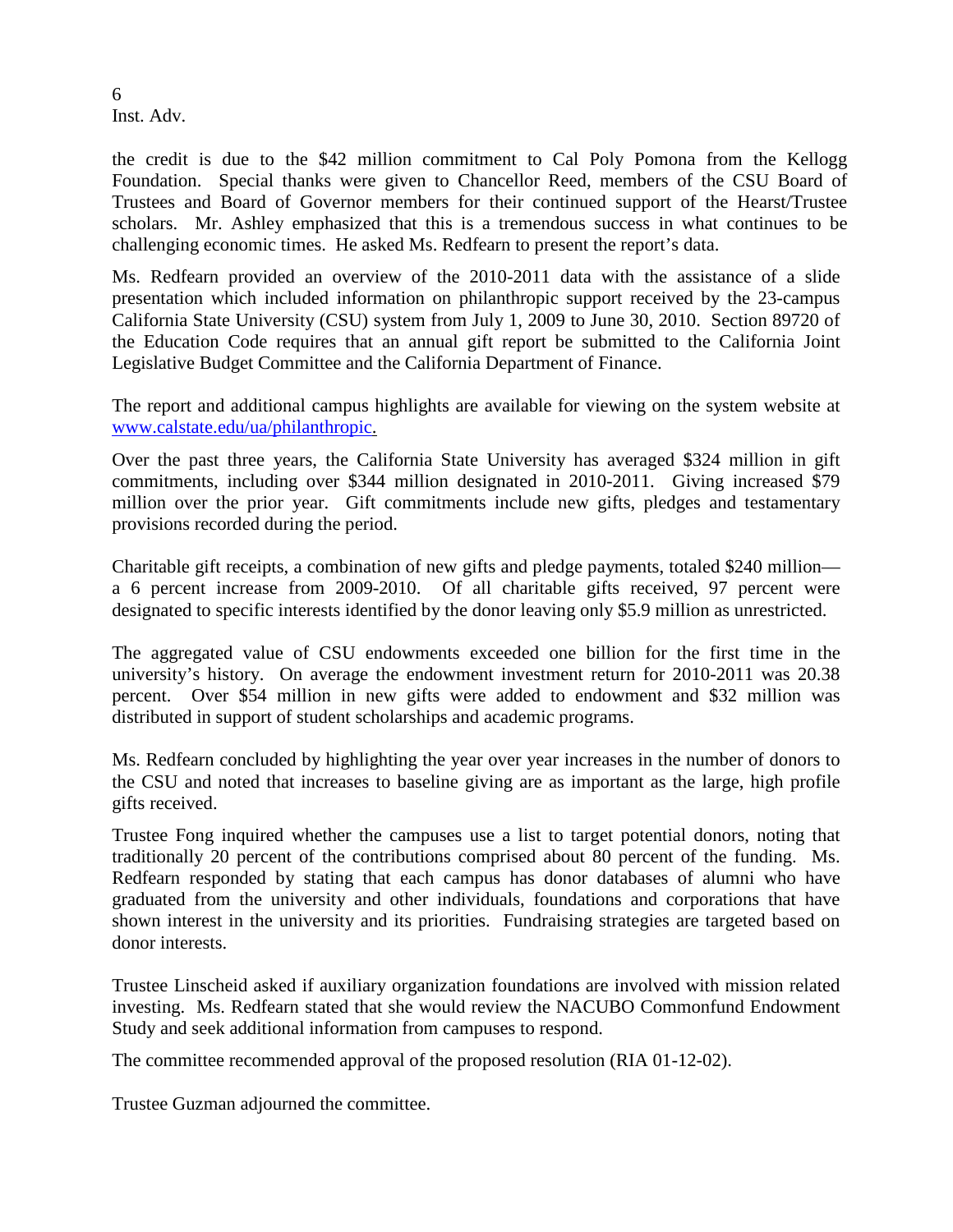## **Information Item**

Agenda Item1 March 19-20, 2012 Page 1 of 5

# **COMMITTEE ON INSTITUTIONAL ADVANCEMENT**

# **Measuring Advancement**

# **Presentation By**

Garrett Ashley Vice Chancellor University Relations and Advancement

Lori A. Redfearn Assistant Vice Chancellor Advancement Services

# **Summary**

The information item will present campus university advancement goals for performance.

# **Background**

In March 2005, the Board of Trustees adopted a set of four guiding principles that measures the productivity of, and investment in, advancement operations.

- 1. Campuses should ensure that the advancement enterprise has resources sufficient to achieve goals. Goals and results should be consistent with the investment.
- 2. Campuses should establish and evaluate performance goals annually. Goals should reflect percentage increases in private support and growth in endowments, with recognition that fluctuations will occur because of the somewhat unpredictable flow of very large gifts.
- 3. Campuses should operate a well-rounded development program. Over time, a full range of advancement functions should be created to increase opportunities for success. These functions should include major gifts, planned giving, corporate and foundation relations, and an active annual fund.
- 4. A culture of philanthropy should be nurtured on each campus. Advancement goals should find their way into strategic plans, faculty at all levels should be engaged in advancement, the role of private support should be highlighted in campus communications, and volunteers should find ways for meaningful involvement in the quest by campuses to increase private support.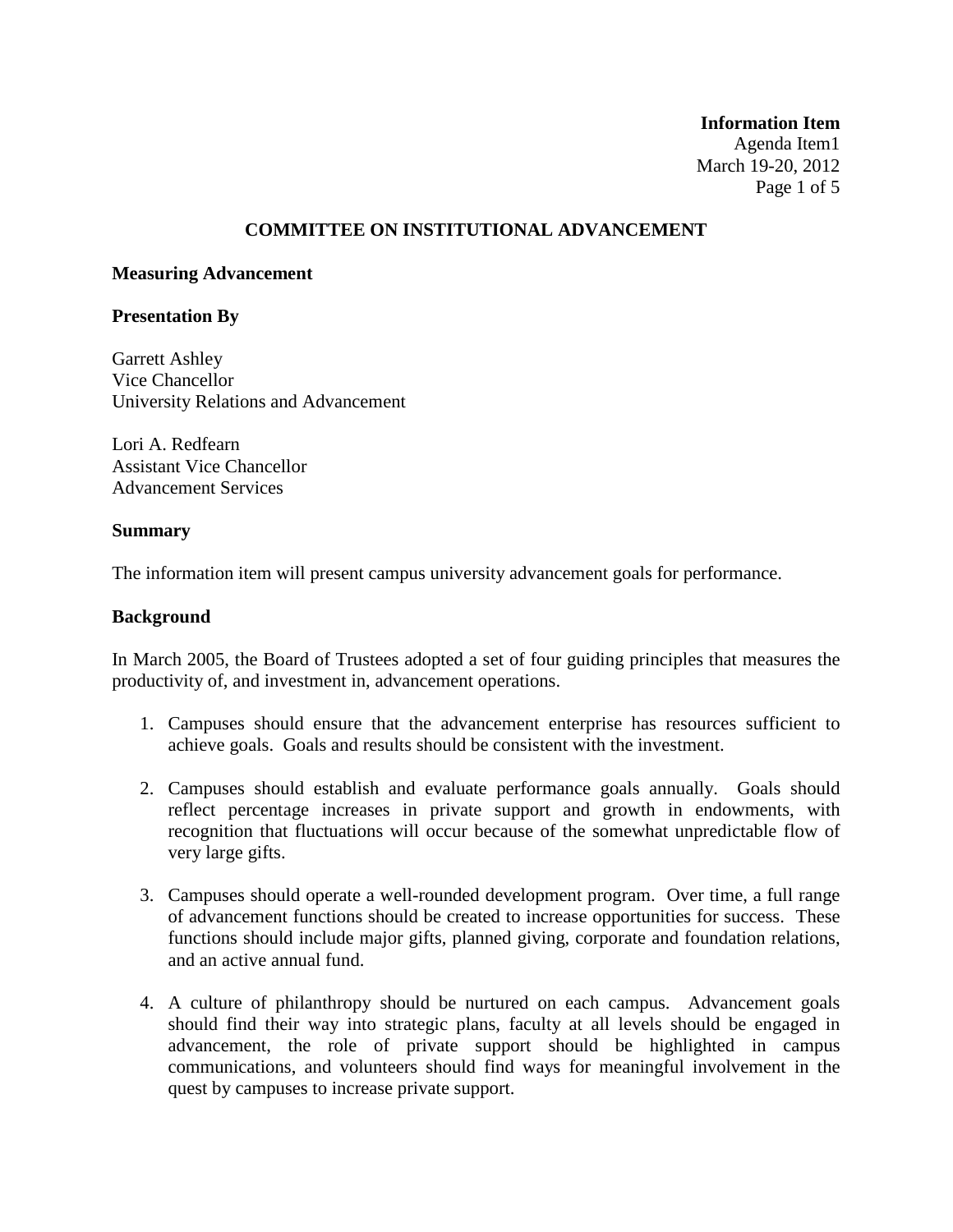Inst. Adv. Agenda Item 1 March 19-20, 2012 Page 2 of 5

With the guidance of these principles, the chancellor and campus presidents develop annual goals and performance review recommendations.

# **Goal Dashboards**

Each campus has submitted data indicating past performance, as well as goals for both gift commitments and investment in advancement programs. These dashboards are attached and may also be viewed at [www.calstate.edu/universityadvancement/](http://www.calstate.edu/universityadvancement/) (select Reports, then Campus Advancement Plans).

An overview of the campus university advancement goals for performance will be presented at the meeting.

# **CSU Advancement Classification Model**

Campuses are divided into three peer groups that take into consideration the maturity of a campus advancement program based on the number of full time professional fundraisers, endowment market value, and the number of individual donors.

Group I campuses typically have fewer than ten full-time fundraising professionals, less than 5,000 individual donors, and endowments of less than \$25 million. The primary focus for these programs is to build infrastructure and develop a donor base. The development operation may also be engaged in some limited capital or themed campaigns. These institutions are striving to achieve a fundraising benchmark that is comparable to 10 percent of the state general fund allocation.

Group II campuses typically have ten to 20 full-time fundraising professionals, five to ten thousand individual donors, and endowments valued between \$25 million to \$50 million. Development programs at these institutions are striving to be more comprehensive and may include specialists in annual giving, planned giving and corporate/foundation relations. These campuses are commonly engaged in capital or themed campaigns. The expectation is that these campuses will raise private funds comparable to 10 percent to 15 percent of the state general fund allocation.

Group III campuses typically have over 20 full-time fundraising professionals, more than 10,000 individual donors, and more than \$50 million in endowment funds. Group III campuses have greater opportunity to increase investment in fundraising from non-state sources such as unrestricted gifts and endowment management fees. These programs have engaged in or are positioning for comprehensive campaigns. The fundraising benchmark for Group III campuses is 15 percent of the state general fund allocation.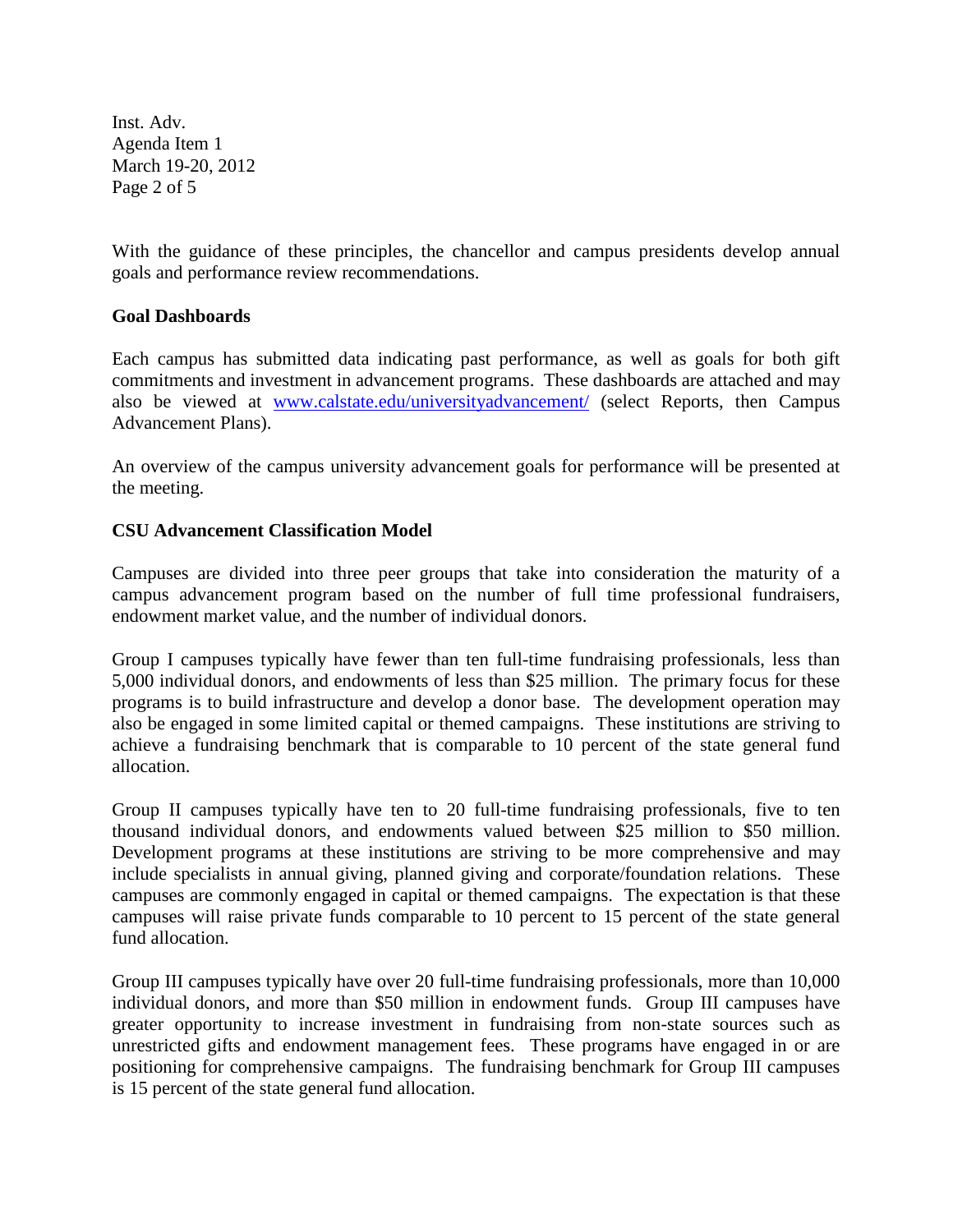Inst. Adv. Agenda Item 1 March 19-20, 2012 Page 3 of 5

The following chart compares gift commitments to the state general fund allocation for the last three years. Evaluation of progress in reaching benchmarks is focused on the three-year average, which helps to level fluctuations that may occur due to the receipt of significant major gifts.

|                          |         |         |         | <b>Three Year</b> |
|--------------------------|---------|---------|---------|-------------------|
| <b>Campus</b>            | 2008/09 | 2009/10 | 2010/11 | Average           |
| <b>Group I</b>           |         |         |         |                   |
| <b>Bakersfield</b>       | 7%      | 10%     | 8%      | 8%                |
| <b>Channel Islands</b>   | 5%      | 8%      | 4%      | 5%                |
| Dominguez Hills          | 5%      | 4%      | 5%      | 5%                |
| East Bay                 | 3%      | 8%      | 8%      | 6%                |
| Humboldt                 | 6%      | 12%     | 17%     | 11%               |
| Los Angeles              | 20%     | 10%     | 5%      | 12%               |
| Maritime Academy         | 21%     | 7%      | 10%     | 13%               |
| Monterey Bay             | 10%     | 8%      | 9%      | 9%                |
| San Bernardino           | 8%      | 6%      | 3%      | 6%                |
| San Marcos               | 6%      | 6%      | 5%      | 5%                |
| <b>Stanislaus</b>        | 4%      | 5%      | 3%      | 4%                |
| <b>Group I Average</b>   | 9%      | 8%      | 7%      | 8%                |
|                          |         |         |         |                   |
| <b>Group II</b>          |         |         |         |                   |
| Chico                    | 6%      | 8%      | 7%      | 7%                |
| Fullerton                | 8%      | 8%      | 6%      | 7%                |
| Northridge               | 7%      | 9%      | 6%      | 7%                |
| Pomona                   | 18%     | 8%      | 47%     | 25%               |
| Sacramento               | 10%     | 8%      | 10%     | 10%               |
| San Francisco            | 11%     | 13%     | 10%     | 11%               |
| San Jose                 | 11%     | 16%     | 18%     | 15%               |
| Sonoma                   | 12%     | 7%      | 25%     | 15%               |
| <b>Group II Average</b>  | 10%     | 10%     | 15%     | 12%               |
|                          |         |         |         |                   |
| <b>Group III</b>         |         |         |         |                   |
| Fresno                   | 35%     | 13%     | 12%     | 20%               |
| Long Beach               | 16%     | 19%     | 15%     | 16%               |
| San Diego                | 28%     | 37%     | 38%     | 34%               |
| San Luis Obispo          | 17%     | 17%     | 24%     | 19%               |
| <b>Group III Average</b> | 24%     | 23%     | 23%     | 23%               |
| <b>System Average</b>    | 13%     | 12%     | 14%     | 13%               |

# **Gift Commitments Compared to State General Fund Allocation**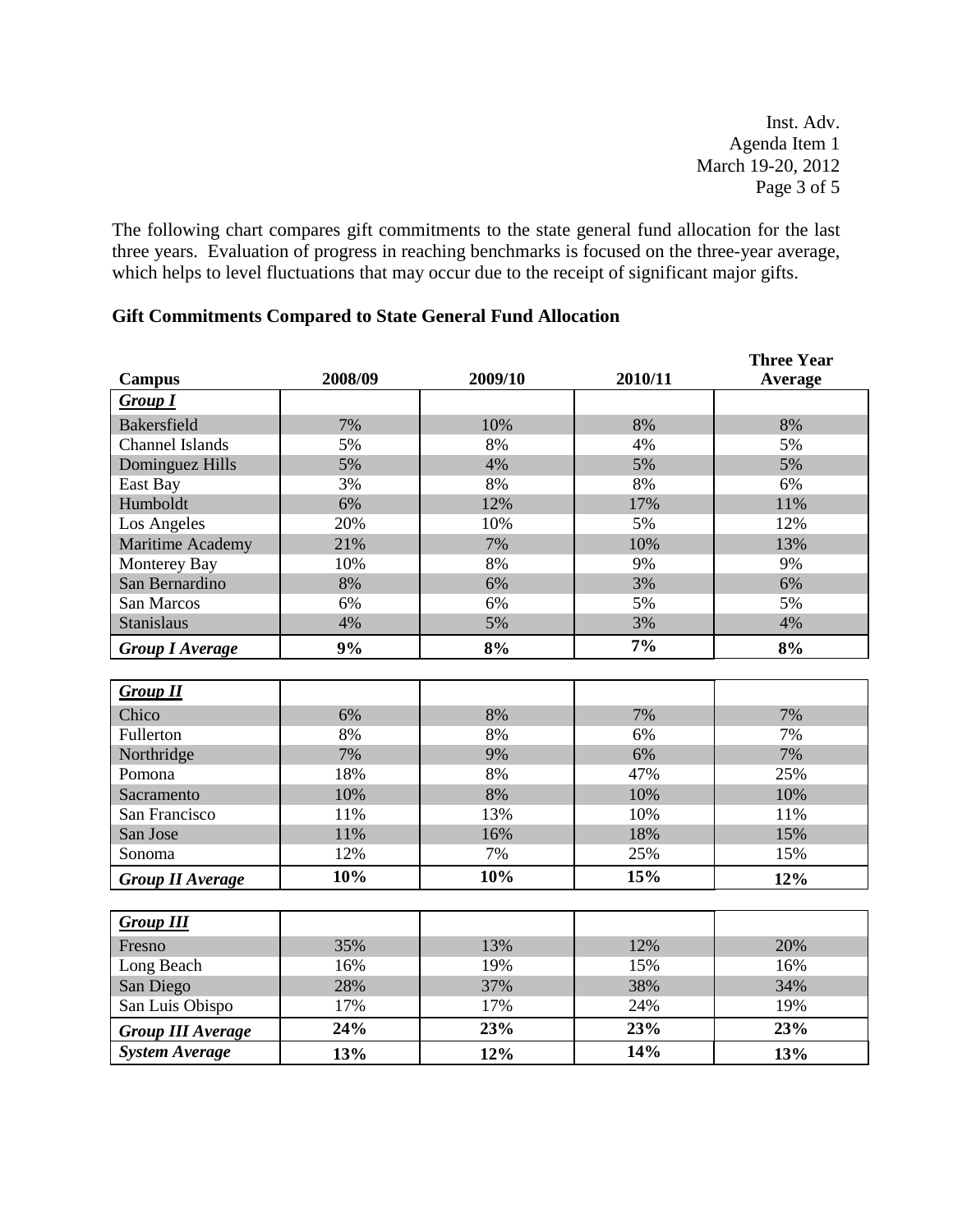Inst. Adv. Agenda Item 1 March 19-20, 2012 Page 4 of 5

# **Investments in Advancement**

Advancement received its highest level of funding in 2007-2008. When compared to 2007-2008, total advancement budgets are down 2.6 percent or \$2.8 million. Though there have been cuts across the board, the area of communication and marketing has taken the largest budget reduction both by percentage at 7.9 percent and in total dollars at \$1.8 million. Some cost savings have been gained by converting print communications to electronic formats and increasing utilization of social media. However, it should be noted that a survey of CSU alumni found that they value receiving the printed university magazine and those who read the university magazine have the highest correlation to giving and loyalty compared to other communication mediums.

For 2010-2011, the California State University system's return on fundraising investment in relation to gift commitments of over \$344 million was 686 percent. This return was boosted by the \$42 million gift commitment from the W. K. Kellogg Foundation to California State Polytechnic University, Pomona. The median campus return on investment was 501 percent. When viewed over a three-year period, the CSU return on investment was 642 percent. This means for every dollar invested in fundraising \$6.42 was returned to support the university.

The three-year average cost to raise a dollar for the system was 16 cents. For a comprehensive fundraising operation, the target range for the cost to raise a dollar is 15 to 25 cents.

The next chart compares the three-year average of gift commitments compared to the three-year average of fundraising investments. With a 92 percent positive correlation between investments in fundraising and resulting gift commitments, the trendline shown is a good indicator for understanding investment is necessary to reach fundraising goals.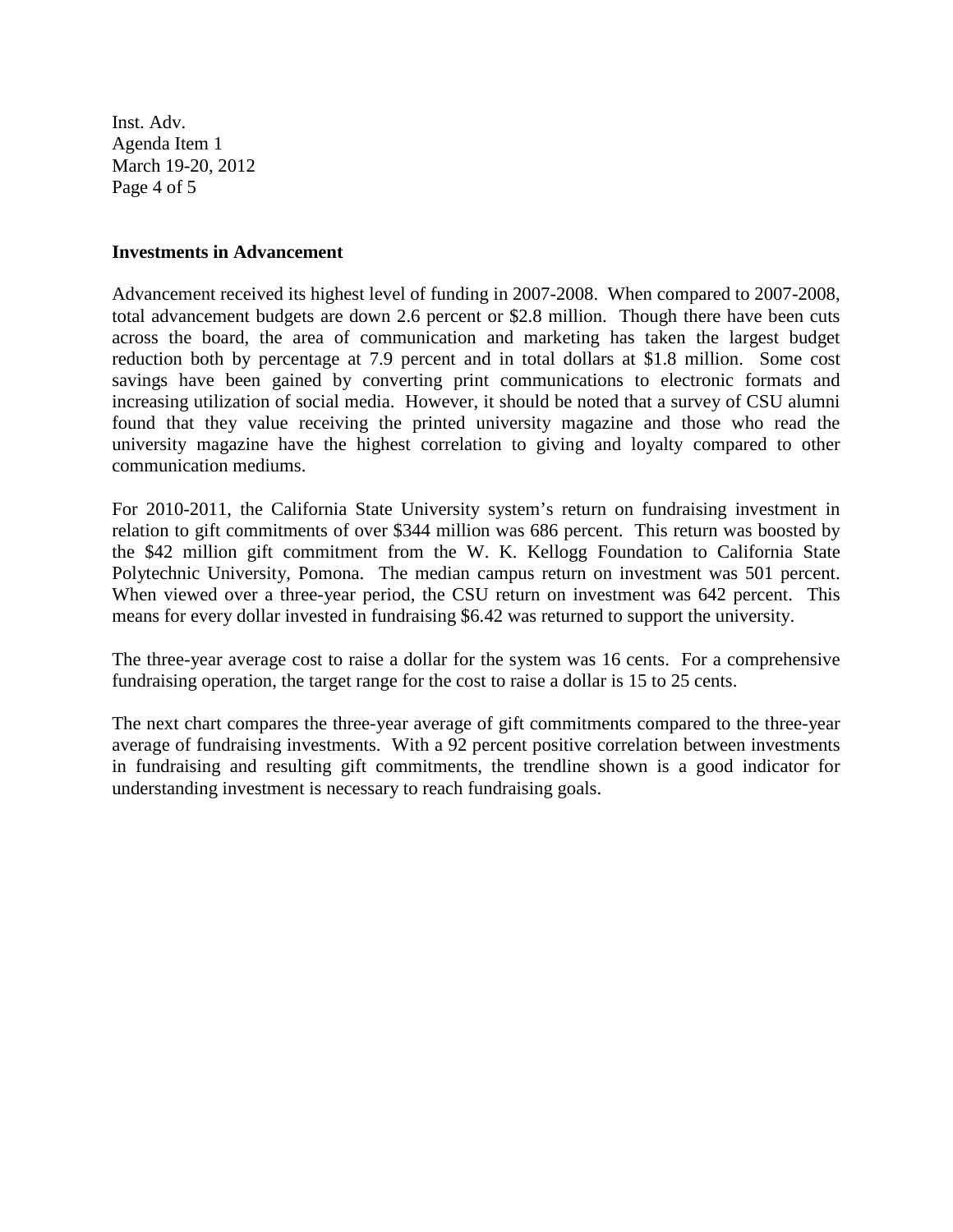Inst. Adv. Agenda Item 1 March 19-20, 2012 Page 5 of 5



# **Dollars Invested is Significantly Related to Dollars Raised**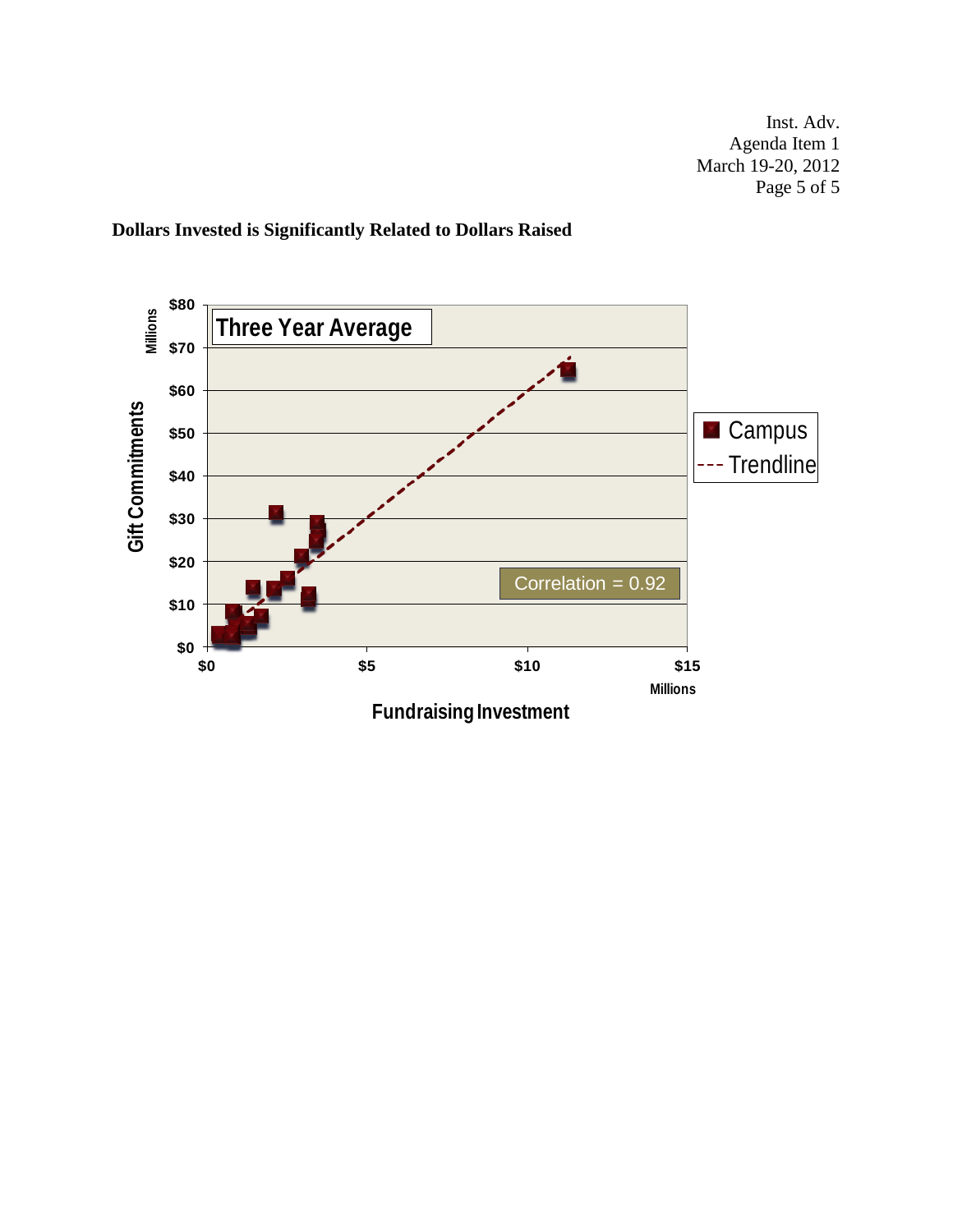

# University Advancement

# **Campus Plans Dashboards 2011-12**

**The California State University Office of the Chancellor**

www.calstate.edu/UA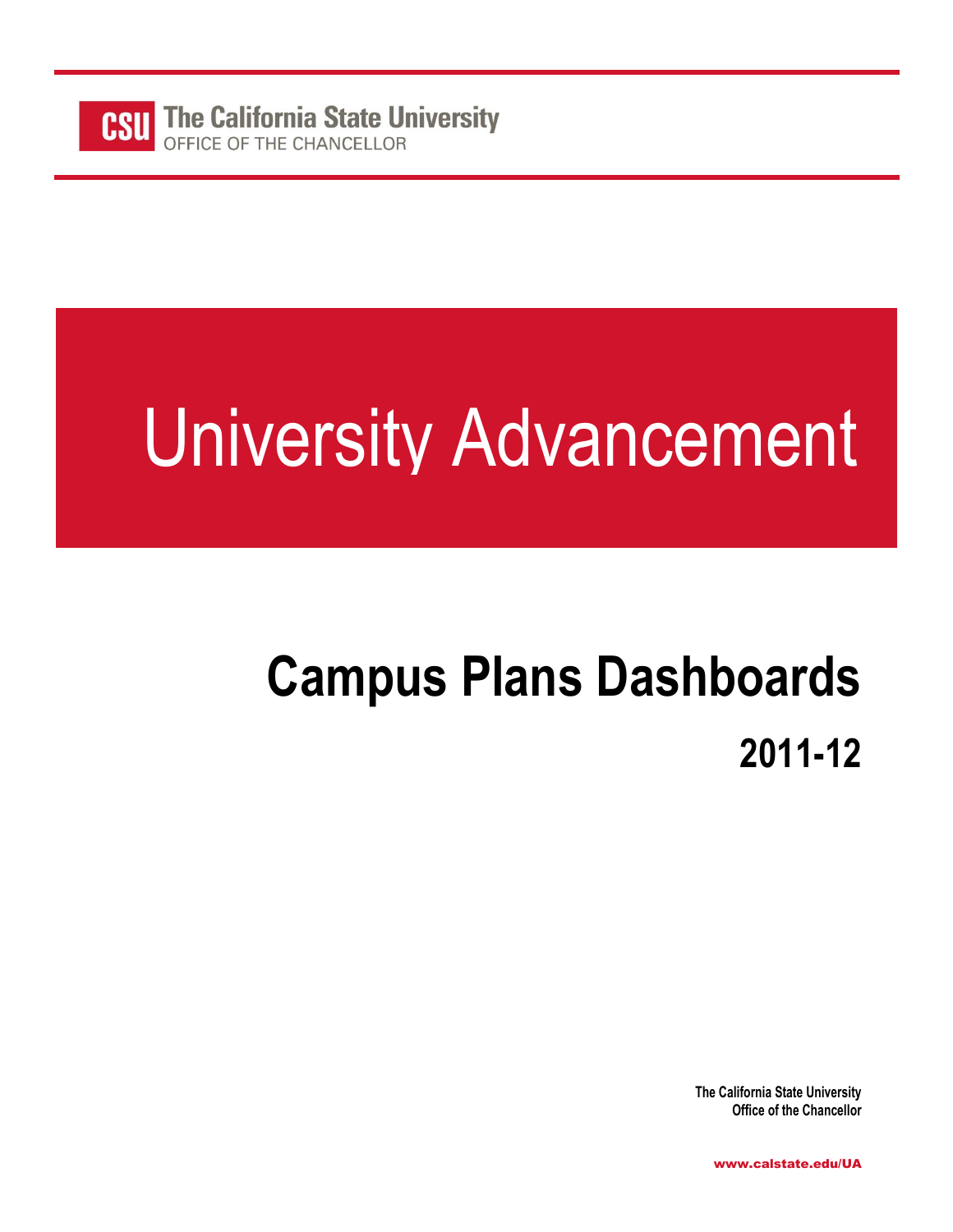

CSUB remains committed to providing a quality, accessible education and to working in partnership with individuals, organizations, and its corporate partners to support the future development and advancement of the region. University Advancement continues to play an essential role in the achievement of the university's strategic goals. In 2010-11, University Advancement made progress towards increasing philanthropic support of the academic mission and student services, including athletics. The university garnered an additional \$630,000 in support of its STEM program which was added to the \$1 million already received from a local corporate partner; and concluded with a fully endowed \$750,000 program in Occupational Safety and Health. The division is more than halfway in completing a \$450,000 Health Care Administration endowment established by a local physician. Gifts totaling \$4.4 million were received, including 626 continuing and 263 new contributors. Additionally, the university continues to attract grants and contracts which provide innovative opportunities for program development and enhancement. Over the past five years, more than \$60 million in grants and contracts have been received. One such grant facilitated the establishment of CSUB's first engineering program, which has been among the top priorities of the community. There have been significant personnel changes within the division, including the appointment of the Provost as the interim Vice President of Development, and the departure of the development and donor relations officer, the CSUB Fund director, the foundation manager, and the prospect researcher. Plans are underway to restructure and reconstitute the unit in targeted areas.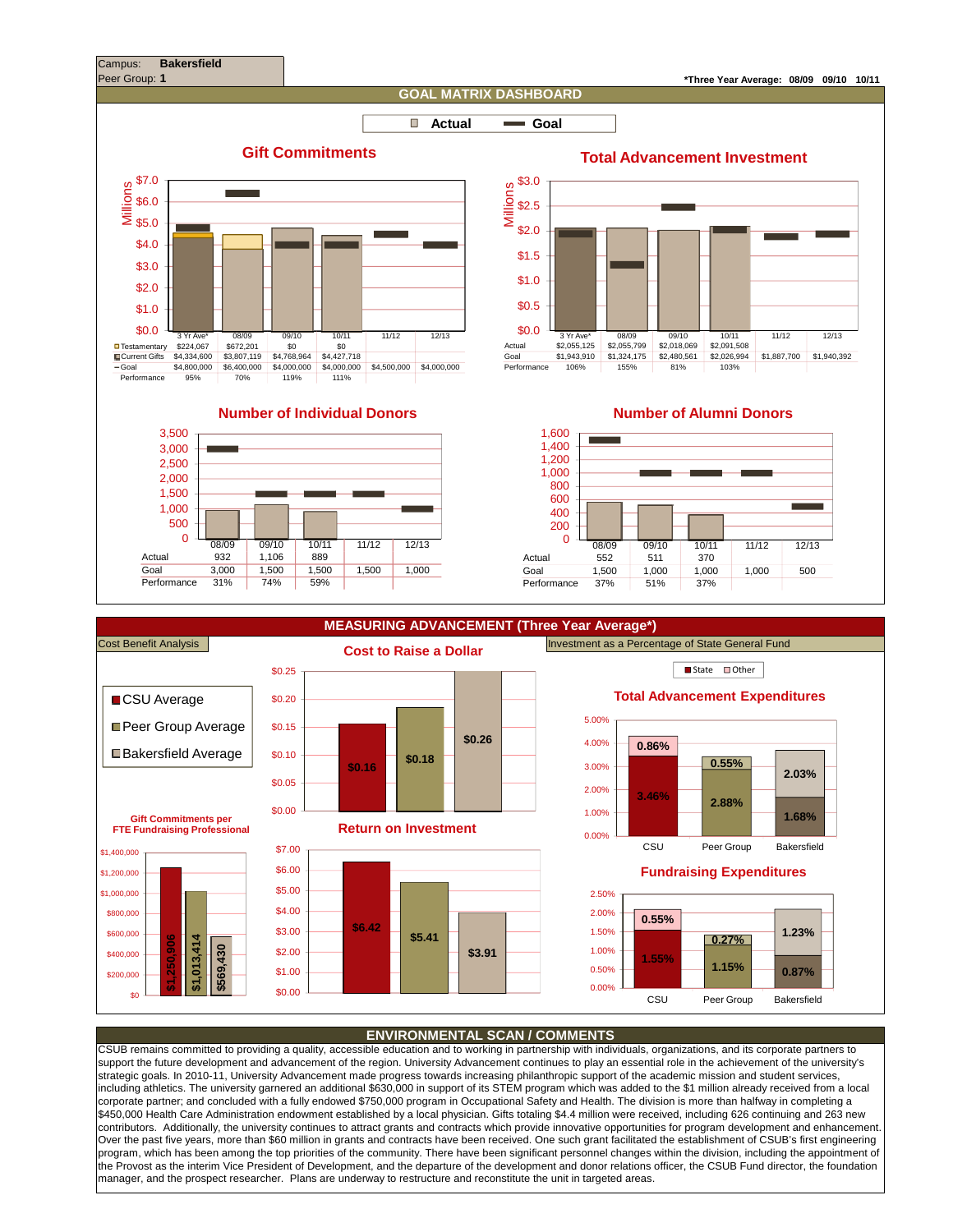

In a time of tight budgets, difficult choices have to be made. At CI, we made difficult choices this past year: eliminated the position of Vice President of University Advancement and its Executive Assistant; delayed the start of our fledgling athletic program; and moved oversight of the UA division into the Office of the President. Communication & Marketing has moved under the supervision of Communication & Technology to maximize focus on social media under a VP with media experience. These changes will ensure that our very limited resources are spent on priorities and directed toward the most efficient and effective use of staff time. To support this new organizational structure a targeted and outcomes-based strategic plan was developed focusing on: developing tactical relationships to increase resources to the campus; actively seeking partnership opportunities to connect the University with business and the community; and promoting a positive image of the university's unique and innovative accomplishments, reflecting a regional, national and international presence. The addition of a second major gift officer and an events specialist resulted in a 13% increase in sponsorship for events in 2010/11. Gift receipts increased over \$1M to \$2.7M, but gift commitments in 2010/11 decreased about \$1M, down to \$1.9M. The elimination of the two positions above and three staff on family leave detracted from the full pursuit our goals and required reorganizing workload to adapt. This also prompts us to reinvigorate our efforts as we focus on 2011/12 gift receipts. The hire of an administrative assistant will allow our fundraising team to spend more time in the field and less on clerical work. Thus,<br>we are compelled to ke future. CI's total alumni contributions of just under \$4,000 reflect our young alumni's early career stages. With a base of 4,539 alumni we look to increased growth in this area over time.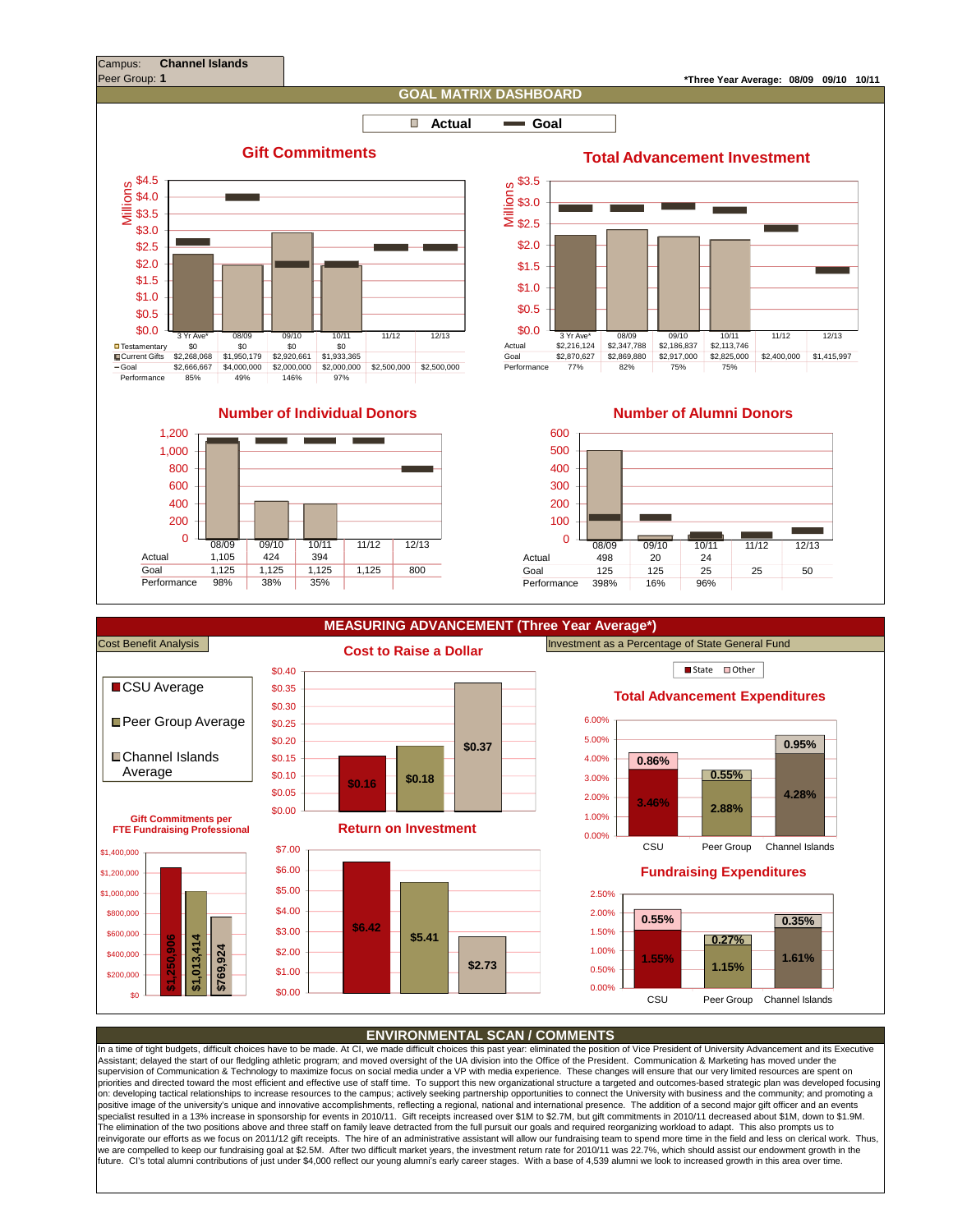

In spite of the continuing statewide economic instability, CSU, Chico has been able to maintain a consistent and stable base of philanthropic support from alumni, parents, friends, foundations and corporations. Leading the way—and building a strong foundation for the future—is Advancement's Annual Fund, having a record year in both pledges and fulfillment. The University was also able to acquire first-time gifts from three major foundations: W.M. Keck, David and Lucile Packard, and James Irvine. In addition, contributions were particularly strong with corporate support from NetApp, Inc. and Sirrus Technology, providing hardware support to the College of Business and the College of Engineering, Computer Science, and Construction Management. Construction Management continues to receive support for its Concrete Industry Management Program, and they look to surpass the \$2 million mark in gifts this year. Donations from individuals remained stable, highlighted by three major gifts supporting the Museum of Anthropology in the College of Behavioral and Social Sciences, Musical Theater in the College of Humanities and Fine Arts, and Biology and Nursing in the College of Natural Sciences. CSU, Chico was recognized by the Council for Advancement and Support of Education (CASE) District VII with 11 awards this past year: four gold, five silver and two bronze. The awards were given for excellence in communications and marketing programs, special publications, photography, design, and special events. The University also received an Achievement Award from Harris Connect, a provider of online services for non-profits, for best e-mail newsletter.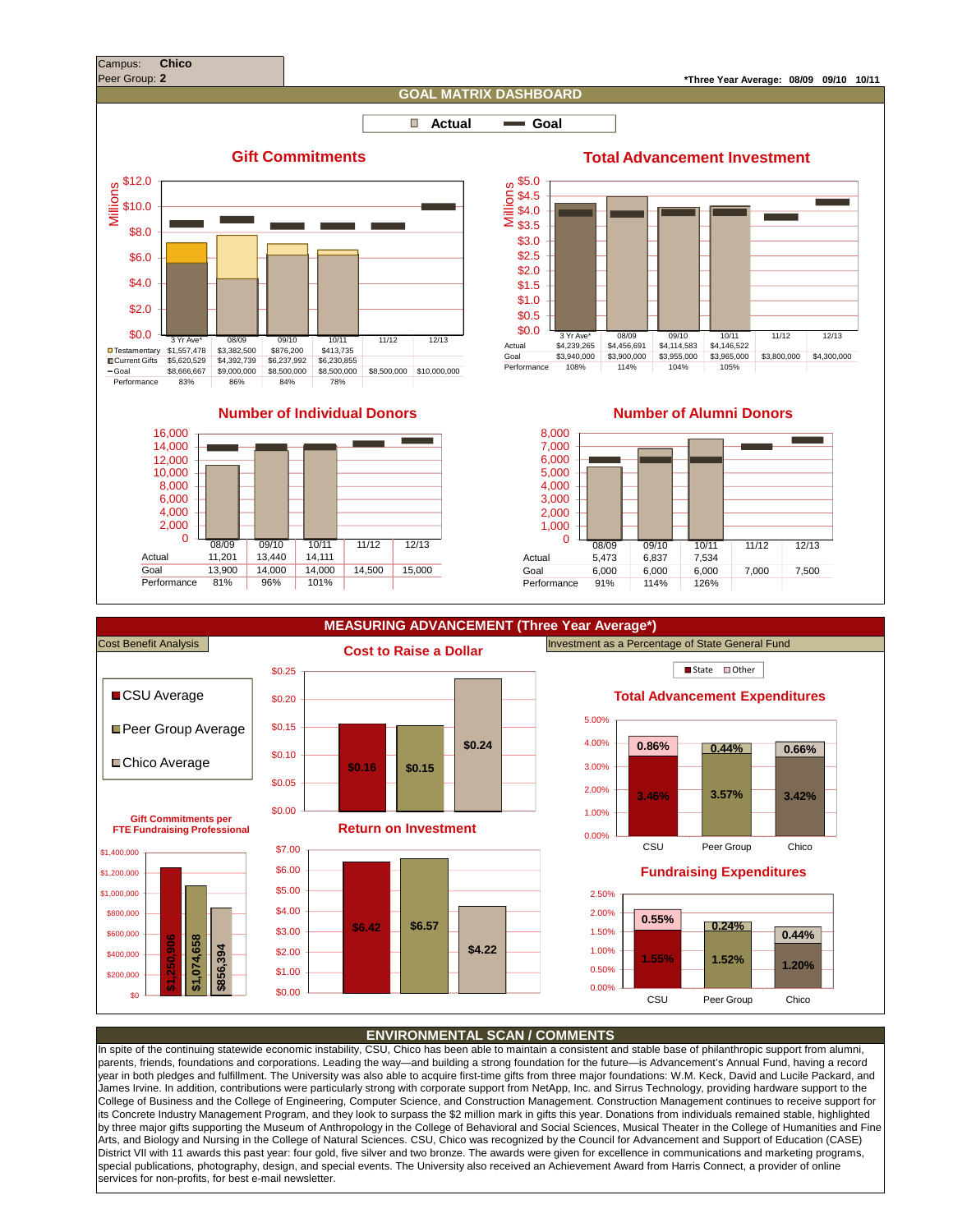

Under the leadership of President Mildred García, the Division of University Advancement at CSU Dominguez Hills continues to grow as a positive force on campus and externally with a continued increase in philanthropy, enhanced media placements and communications, and greater engagement with the political, civic, and business community in the South Bay and greater Los Angeles. Using the University Strategic Plan as our guide, University Advancement continues to finalize work to our backend operation, grow the culture of philanthropy on campus, and further refine our position as the University of the South Bay. While not immune to the on-going economic crisis regionally and nationally, during the tenure of President García (FY 07/08 - FY 10/11) we have grown overall giving by 143%, the number of alumni donors by 416%, media placements by 192%, and last year alone we estimate over 70,000 guests attended events on our campus through events managed by University Advancement. In addition, we have been successful in achieving our annual goal of visiting and actively partnering with all county, state, and federal representatives from our service area. By strategically using the strengths of our University, we are confident that CSU Dominguez Hills will continue to grow as a dynamic campus that is seen as a worthy investment for our donors and friends and a catalyst for future economic growth of the South Bay and greater Los Angeles region.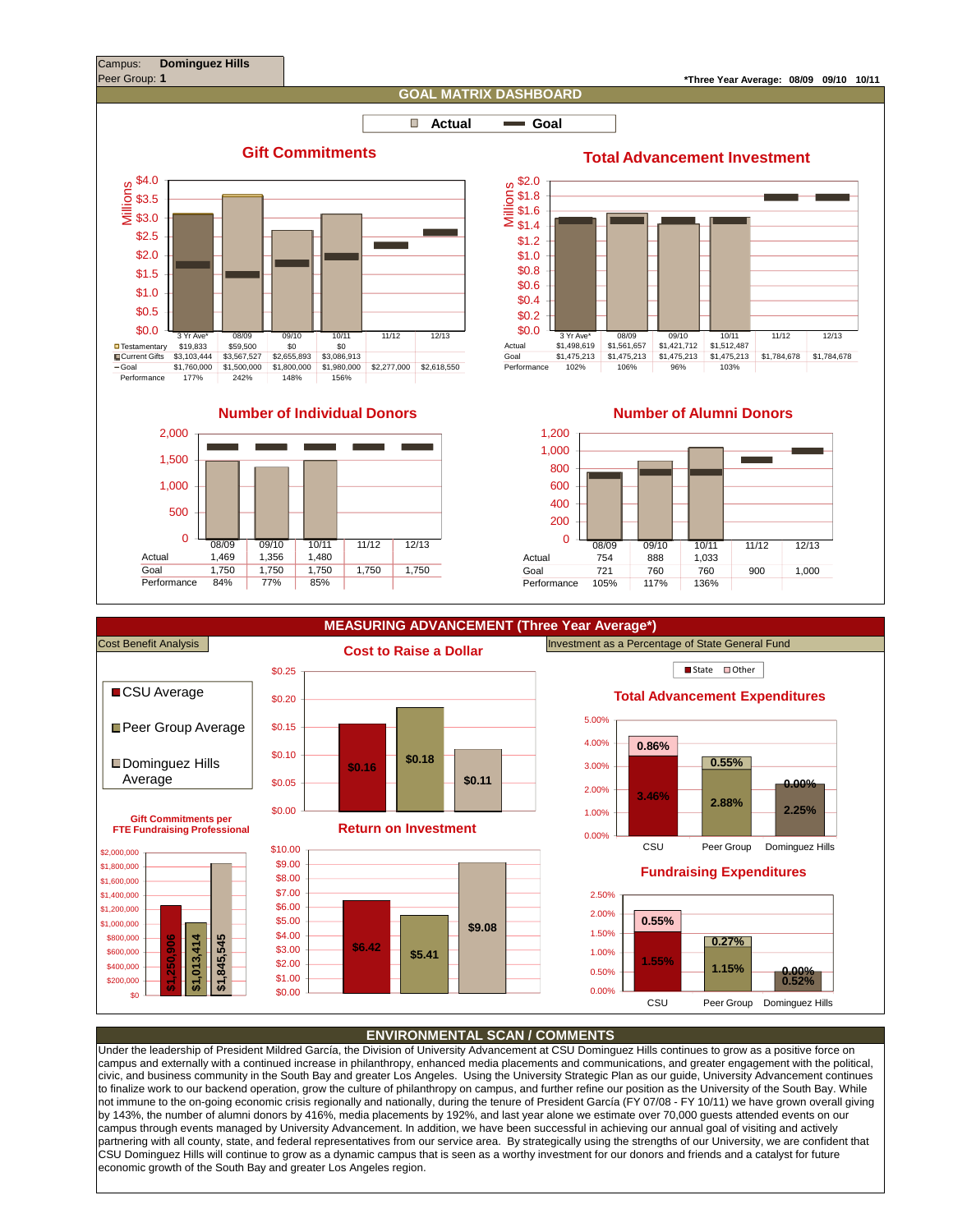

CSUEB experienced a leadership change during 2011 with the resignation of former president Mohammad Qayoumi followed by the appointment of Interim President Leroy Morishita, effective July 1. This transition raised initial concerns among some volunteers, corporate and foundation funders, and individual donors about the University's future direction and whether its regional stewardship commitment and vision for a STEM-centric education remained. As President Morishita shared his vision for the campus and articulated his commitment to building upon the University's mission, planning, and progress, he quickly assuaged such concerns, winning the respect and support of funders, donors and prospects, volunteers, and faculty and staff. Another leadership change was the retirement of Advancement Vice President Bob Burt in October. Associate Vice President Anne Harris was appointed Interim Vice President, while the AVP position is slated to remain vacant for the immediate future. With a new leadership team in place the University initiated a process to update its seven strategic mandates and strategic plan, which together undergird and guide Advancement activities. Budget reductions remain a challenge, impacting the division on two fronts — fundraising and communications/branding and marketing. Today, development officers are shared between the<br>colleges and inter-collegiate athletics, and we lack a fu positions remain vacant, including a director of public affairs and marketing communications manager. During the upcoming year, organizational changes will take place to address job function and staffing gaps and more importantly to improve overall division performance.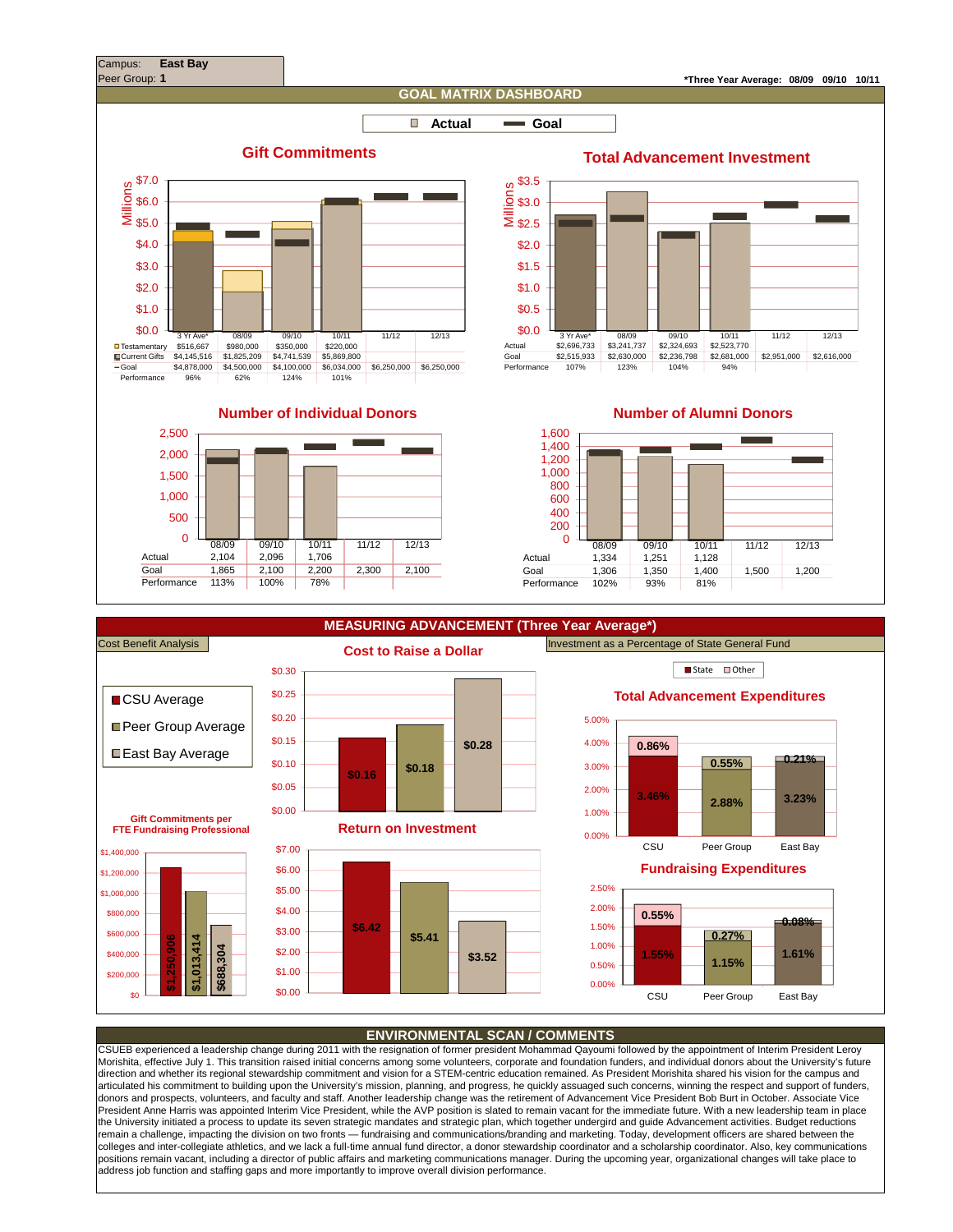

The impact of America's and more importantly California's economic roller coaster continues to have a dramatic effect on our Advancement efforts at Fresno State, particularly the development program. Staff and volunteers continue to focus with laser-like precision on the Campaign for Fresno State. Monetary and non-monetary goals are being achieved, including the creation of a culture of philanthropy on and off the campus. Volunteer leadership continues to be effective, and we are rejoicing at the successes of our volunteers and staff. Budget downturns have significantly reduced state and non-state support to Advancement. The Advancement workforce has been reduced by more than 25%. Our environmental scan can hardly ignore the long-term negative impacts on the university's ability to sustain its private fundraising efforts. And yet, volunteers and staff are rising to meet the challenges and success seems achievable.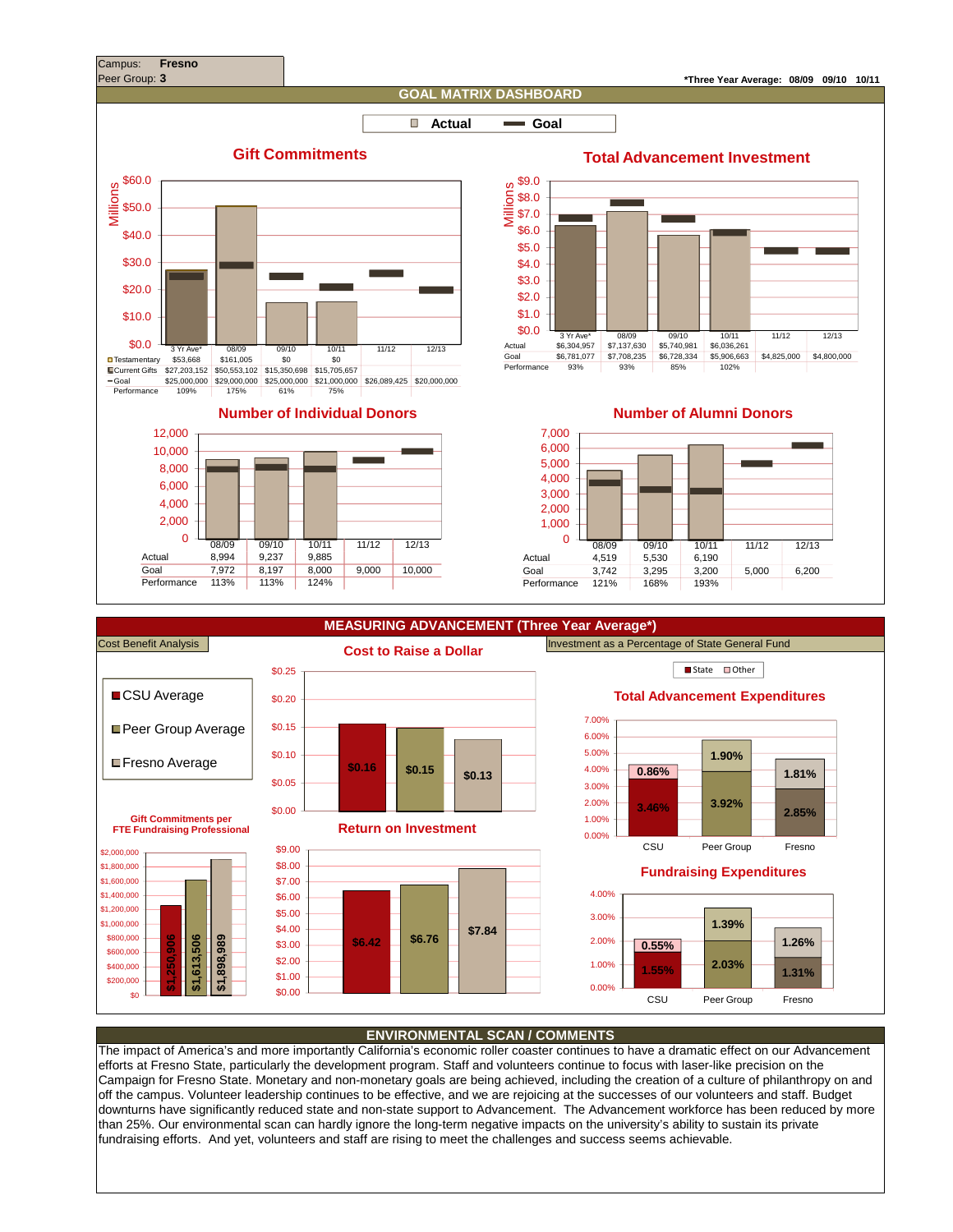

Fiscal Year 2011 - 2012 has provided new opportunities for our University just as the challenges of the last couple of years begin to diminish. While the economic environment has improved, we are actively re-examining our strategies and priorities with a deliberate eye toward effective and proven fundraising projects. Our goal for 2011 – 2012 is \$9 million, which reflects both economic and philanthropic realities of our efforts to raise private support for the campus' mission and priorities while communicating the changing landscape of higher education in the State of California. As such, we look at 2012 and beyond as the start of a period of great promise for fundraising, communications, alumni engagement, and advocacy efforts.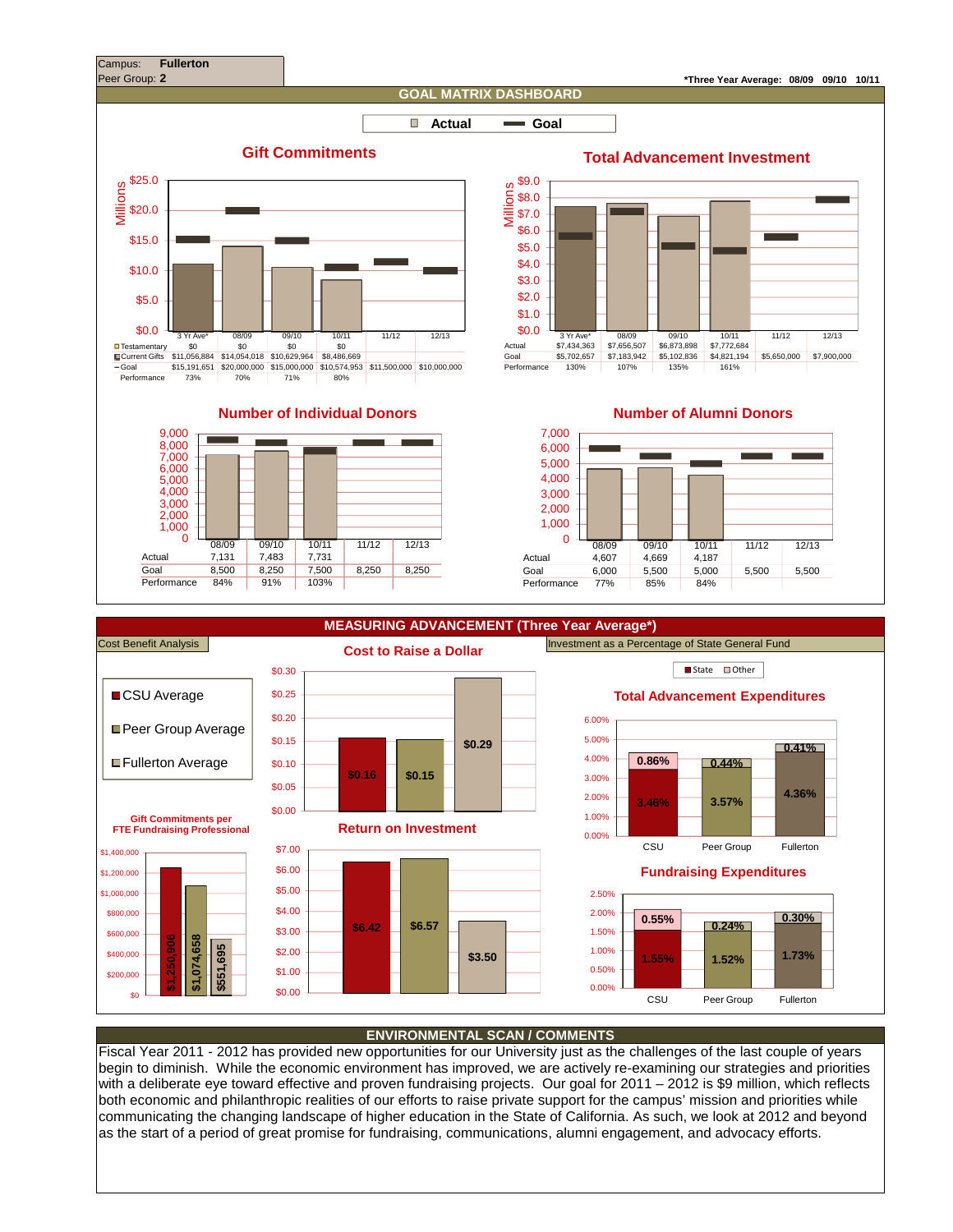

Humboldt State University remains focused on establishing and strengthening the basic components of an advancement organization: a quality Marketing & Communications Department; a Development & Alumni Relations Department with all the basic operations and programs one would expect at a quality university; and a philanthropic foundation comprised of philanthropic leaders who also provide professional oversight of the endowment and other investments. The university's public radio station, overseen by Advancement, is looking to expand its broadcast reach and is on the path to financial sustainability. During this second year of a leadership transition, HSU continues to move forward in developing a long-term course and securing the level of resources required to increase philanthropic support and build a foundation for the future. Philanthropy is one of HSU's few options for replacing declining state funding and augmenting excellence. In the meantime, the Advancement Division will continue to focus on the same three goals that have guided work for the last several years, with some revisions based on new information or circumstances.

1. Create a sustainable and robust fundraising operation.

2. Enhance HSU's reputation with the following audiences in order of priority; prospective students, alumni, families of current and prospective students, supporters, the campus community, the higher education community, and the local community.

3. Refine and begin implementation of plans to celebrate the centennial of HSU and to use that celebration to accelerate philanthropic support.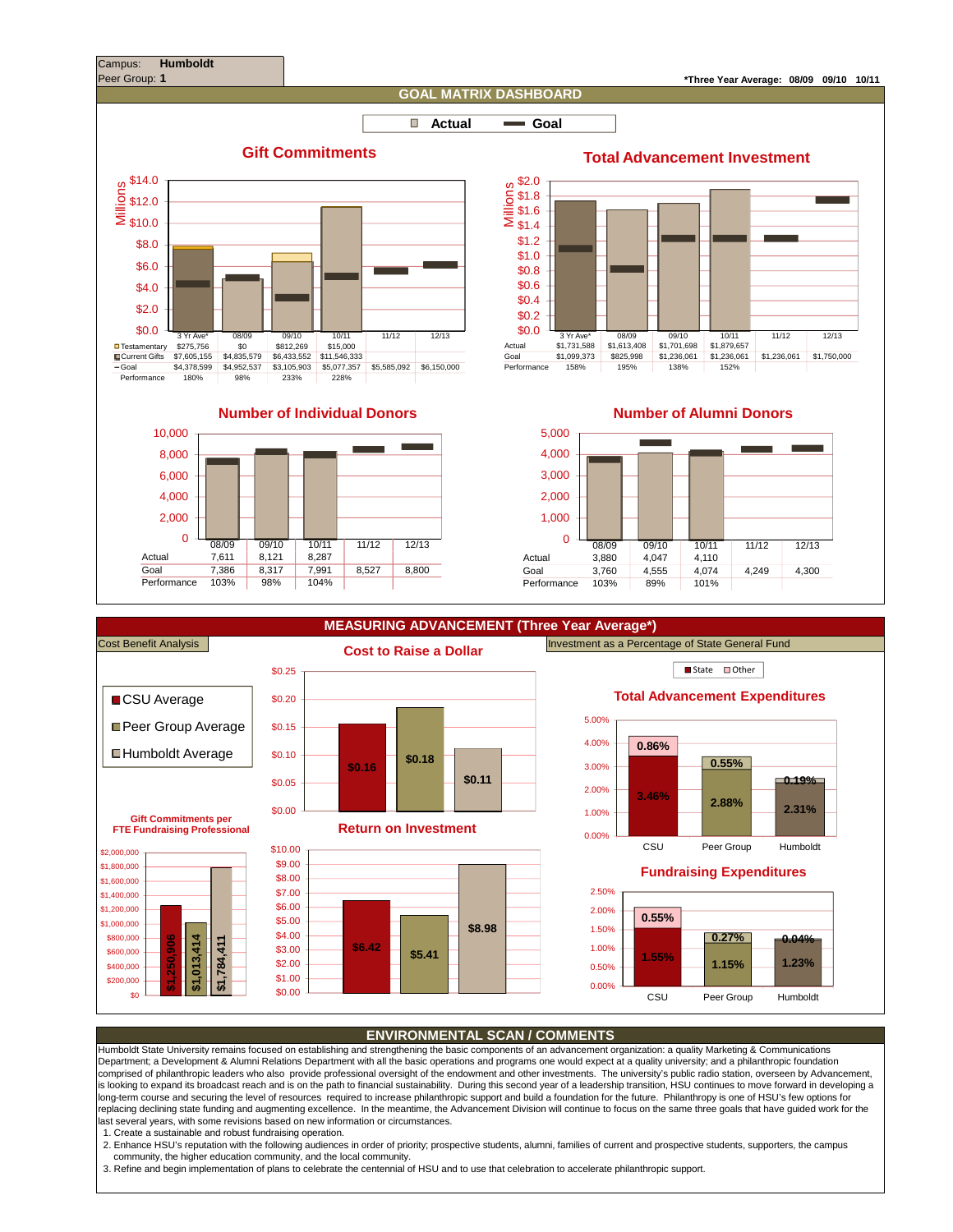

While the nation and public education dealt with another challenging economic year, California State University, Long Beach raised \$26.2 million by the year's end. We saw an impressive 55 percent increase in cash contributions, from \$12.9 million in FY2010 to more than \$20 million in FY2011. Major gifts included a \$2.4 million commitment from the Bickerstaff Family Foundation to the Bickerstaff Academic Center and to the Mike and Arline Walter Pyramid Locker Room Renovation. In addition, Regena Cole made a \$1.4 million commitment to the Cole Conservatory Pavilion and Plaza. There was also notable news about CSULB's endowment, which grew by 26.5 percent, from \$36.6 million in June 2010 to \$46.3 million in June 2011. The year saw the emergence of the new CSULB 49er Foundation, and an impressive group of community leaders and alumni were recruited to serve on the new foundation's Board of Directors. The board will be the primary conduit for all philanthropic support to the university and will have fiduciary responsibility of CSULB's endowment. A majority of the board members have expressed an interest in or have already provided support for the students and leadership of the university. The Board of Directors organizational meeting was held in May, when CSULB submitted the new foundation's application for nonprofit status to the IRS. The application was approved, with no revisions, in November. By July 2012, the 49er Foundation will offer a full complement of services. At that time, CSULB joins the ranks of<br>campuses that utilize a two-foundation model. One Foundation—will focus exclusively on contracts, grants and non-philanthropic dollars.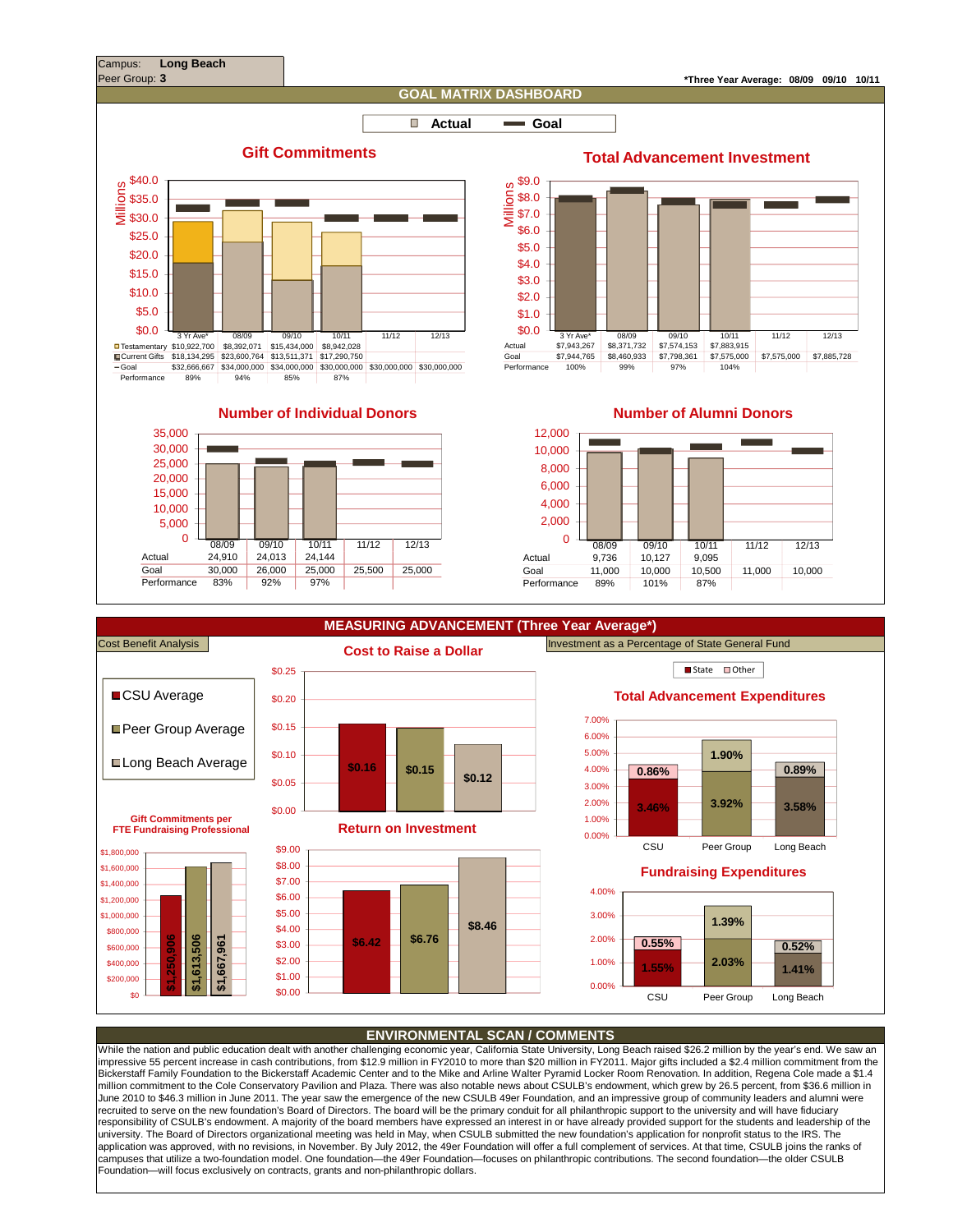

The University's Advancement Plan is an outgrowth of a comprehensive strategic planning process that takes into consideration opportunities to strengthen the University's efforts through private funding, public advocacy and an improved image. Campus-wide development initiatives include the continuation of the capital and infrastructure initiatives begun in previous years, and the development of student aid and endowment resources with an emphasis on developing scholarships, endowment and planned gifts. Themes of student .<br>success, civic engagement and collaboration have shaped this plan and its priorities. Institutional Advancement has engaged in restructuring during the last six months. With the departure of the long-serving executive director of Alumni Relations and the arrival of a new provost and two new academic deans, Institutional Advancement has realigned resources to fill vacant but critical Development positions necessary to adequately support the priorities of Academic Affairs. Over the last year, the Office of Public Affairs continued to expand upon the usage of digitally-based communication technologies to inform the University's varied audiences of major initiatives, programs and improvements in serving the community. Major efforts included campus-focused communication of the University's new Strategic Plan as well as outreach and marketing support for the Honors College that opened in the Fall, among several other major projects. To attract the interest and involvement of the University's diverse alumni and students, the Alumni Association engaged in a planning process which stresses early engagement of current students with alumni, mentors and one another. The Association grew the Alumni Mentoring Program, increased the reach and efficiency of its professional and social networking sites, while expanding volunteer mobilization, student leadership, and public advocacy efforts.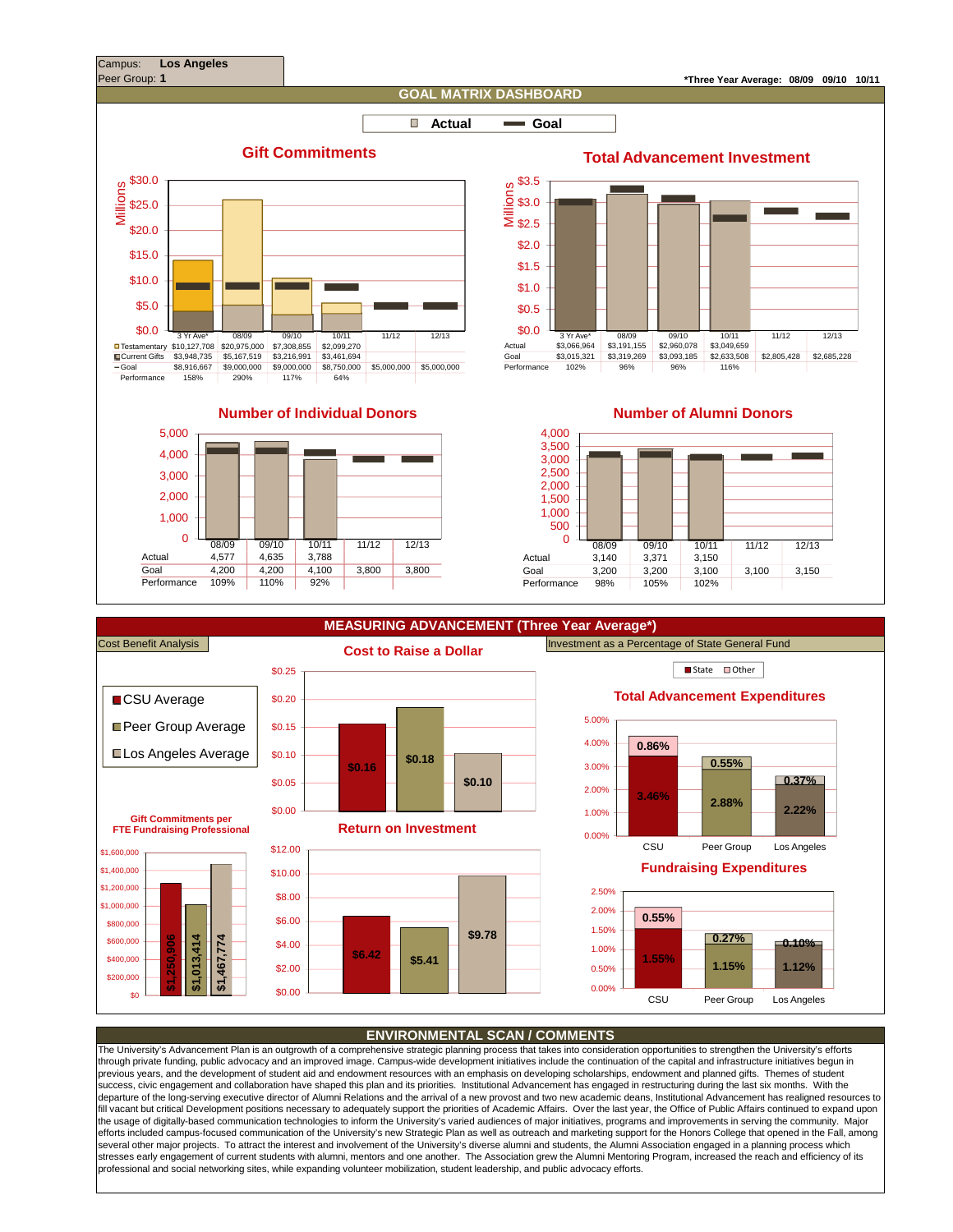

In 2012, our Advancement staff faces the challenge of multiple changes in leadership at the Academy. President William Eisenhardt announced his retirement at the end of this academic year. Vice President for Advancement, Tom Dunworth, will be leaving Cal Maritime at the end of January 2012. Both of these changes cause an additional shortage of staffing to support our philanthropic efforts in support of the institution. Since his arrival at Cal Maritime in 2001, President Eisenhardt has been a strong supporter of the advancement program. We have every hope that his successor will also understand the value of philanthropy. The departure of Tom Dunworth leaves only one gift officer in the department. Aside from being tasked with annual giving, this gift officer will be responsible for sustaining our corporate sponsorship support for our Annual Gala and Golf Classic, alumni relations, and website maintenance. The addition of an event and <sub>.</sub><br>alumni coordinator position, which is expected to be filled in March, will provide some support. However, in the meantime, from January through March, this gift officer will be focused completely on the Annual Gala, which takes place in early March. In 2010-11 the Foundation recorded its highest ever level of gift income, coming in around \$2.3 million. It is possible that the Foundation could actually exceed this score for the following year based on gift expectancies. The first is the \$500,000 from the Osher Foundation and the second is an estate gift of about the same amount. However, this will simply push an inevitable drop in gift income into the following year unless steps are taken now to strengthen the advancement program. The only way to effectively grow the<br>advancement program is by addi first step in that process is clearly the hiring of a major gifts officer with additional experience in planned giving. However, this will be a major challenge in a time when financial resources are imited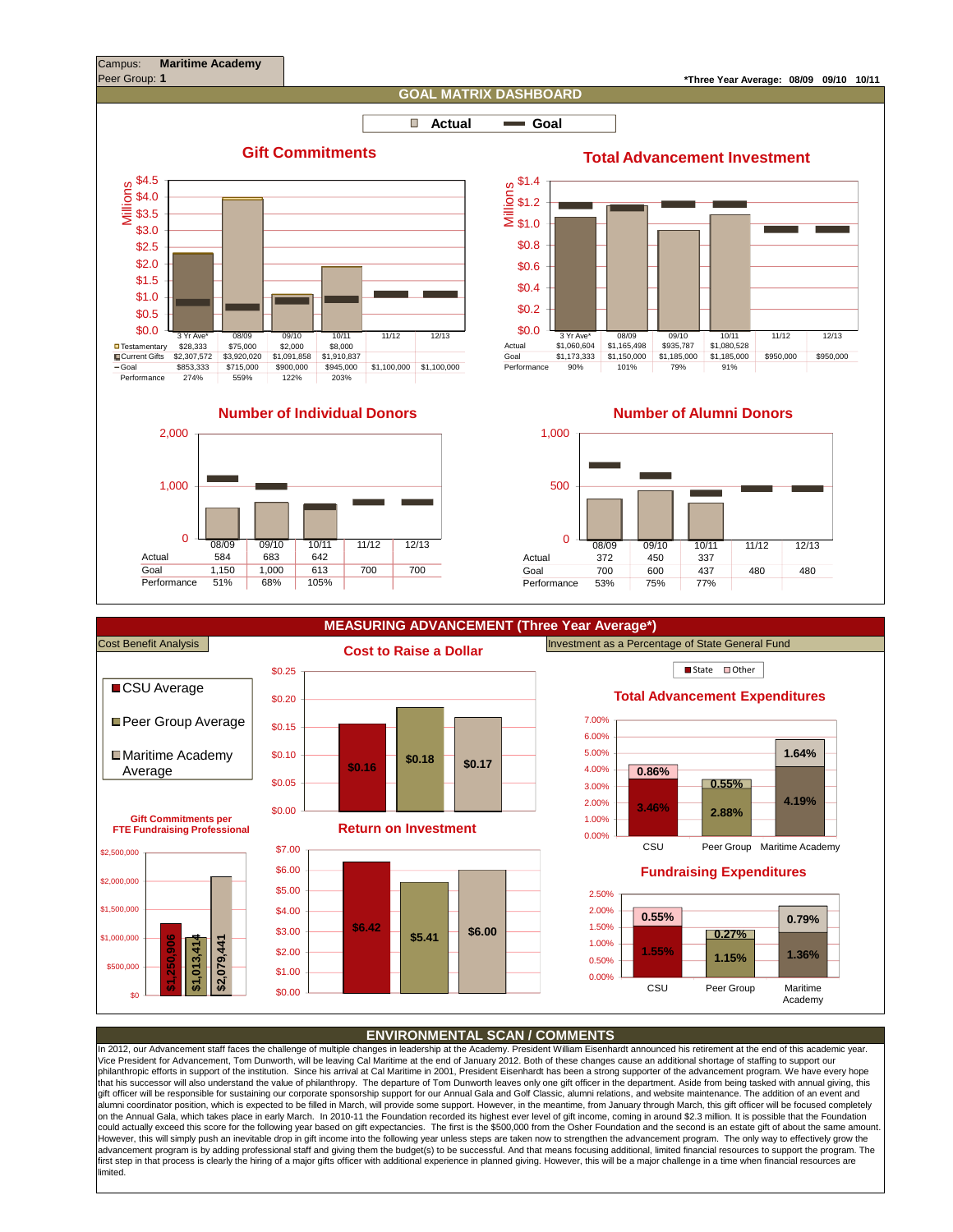

University Advancement at CSU Monterey Bay experienced major organizational changes in the last year. With the departure of the VPUA in May 2010, the chief of staff provided oversight and along with the president, completed a thorough analysis of the organization. In October, the chief of staff was appointed to be the permanent VPUA. A reorganization followed that will provide more focused leadership on development and strategic positioning of the campus through new directors in those areas, a dedicated staff person for senior<br>leadership communication (e.g. speech writ stronger and more seamless synergies with the various units within Advancement including governmental and external relations. Due to our young and still-growing alumni base, the primary source of our funds is through foundations. Last fall we received a major grant of \$1 million from the Osher Foundation to endow our Osher Lifelong Learning Institute (OLLI). .<br>The same foundation also awarded us a \$500k grant for their Community College Transfer Scholarship program. Our cultivation of individual donors continues to show progress. We recently received notification of a substantial planned gift from a community member with strong ties to our faculty in several disciplines and to whom we awarded an honorary degree. Our Athletics Department has leveraged competitive success and community outreach efforts, highlighted by our 2011 Men's Golf NCAA National Championship, into increases in corporate sponsorships, private donations and local fan support. In summer 2012, our new nursing program will admit its first students. We have been seeking public and private funds and will ramp up our efforts focused on nursing this year.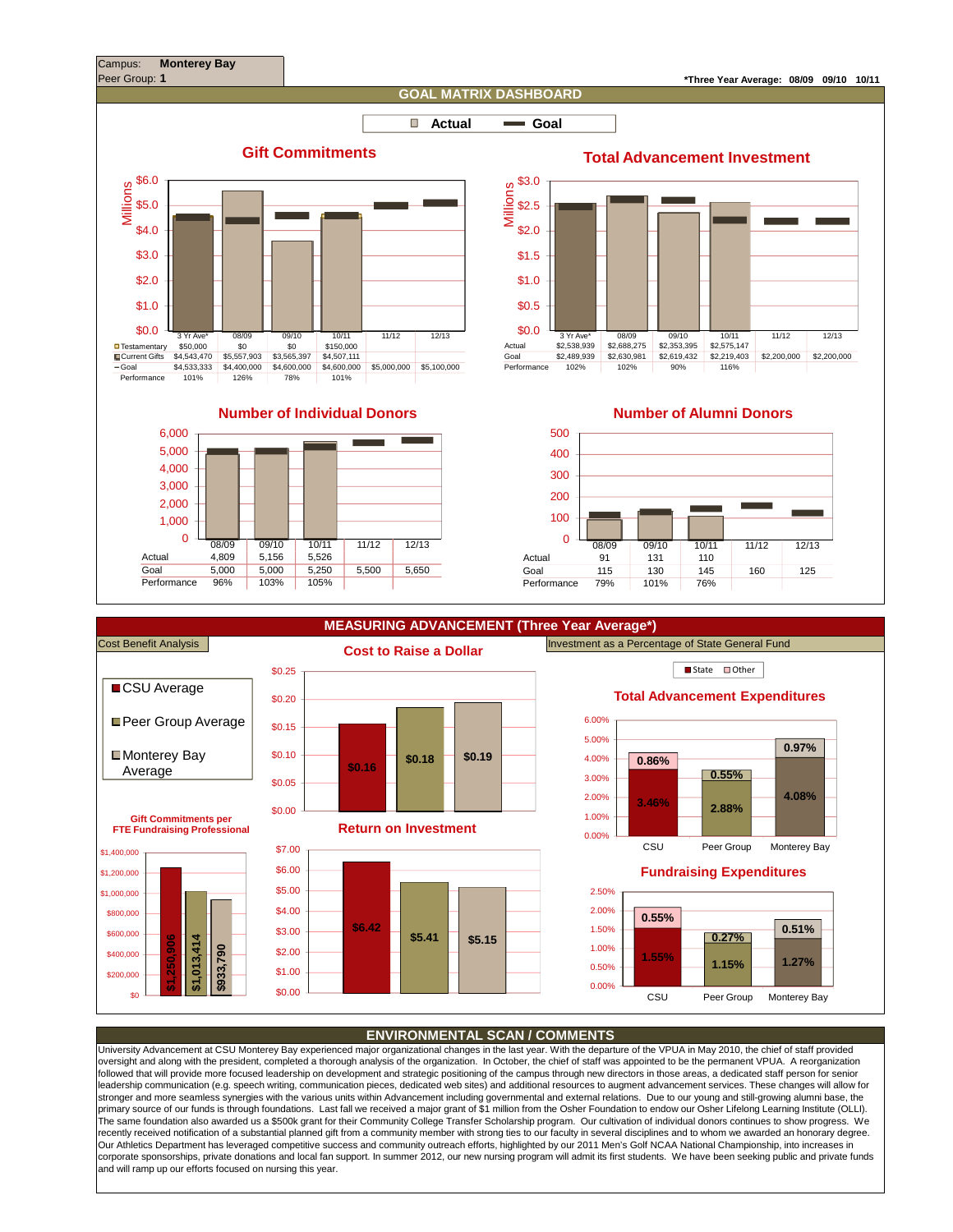

In the late Fall of 2010 the President and University Advancement convened the "Special Task Force on Engagement," comprised of 18 highly distinguished alumni, to change the conversation about securing external private support for the University's mission in light of declining state funding. In June 2011 the University and the CSUN Foundation embraced the six core strategies recommended by the Task Force: establish a clear, consistent, and compelling institutional brand; energize the University's stakeholder base through a combination of approaches; expand the involvement of the University's most successful alumni and friends; build opportunities for increased synergy among volunteers at all levels; use the Valley Performing Arts Center to attract and retain new stakeholder interest; and, explore the feasibility of employing intercollegiate athletics as a major tool of engagement. As planned, the Task Force initiative has begun to expand the base of committed volunteers capable of providing significantly increased levels of philanthropic support. Concomitant with the Special Task Force, the University launched an intensive brand solidification and awareness project, including surveys and focus groups that involved a wide array of internal and external stakeholders. These efforts, funded with private support, have helped frame the activities contained in this goal summary for 2011-12. An unexpected transition in presidential leadership has given urgency and added impetus to the strategies underway.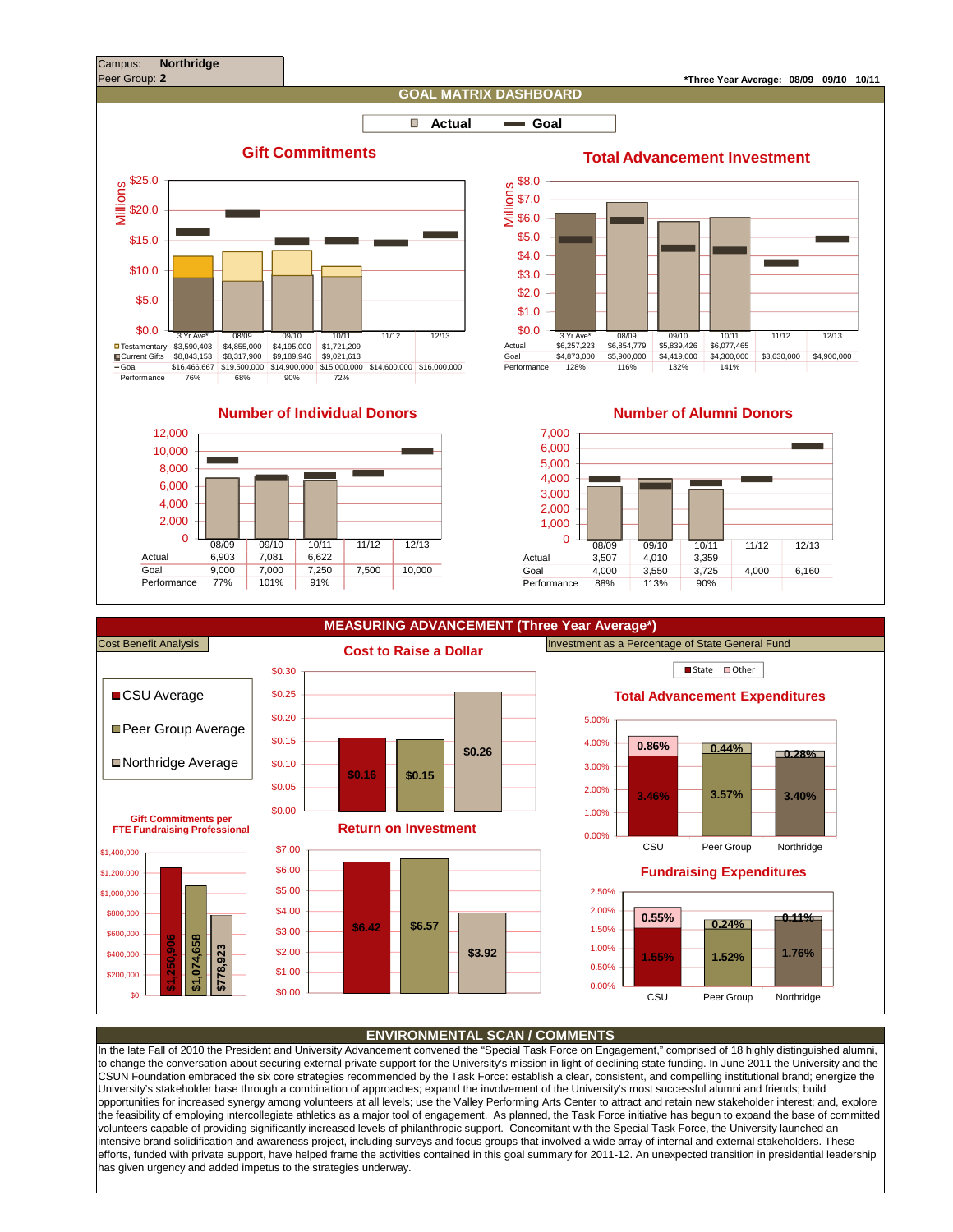

Building on the momentum of the public launch, Cal Poly Pomona is now working to capture the final 35 percent of a \$150 million comprehensive campaign. By the end of 2011, the university had nearly eclipsed the \$100 million mark in pledges and planned gifts. The success of the university's development efforts are more impressive considering the impact of budget cuts over the past three years. These actions required division leadership to identify a narrowed and more strategic focus as it relates to development, communication, advancement services and alumni affairs.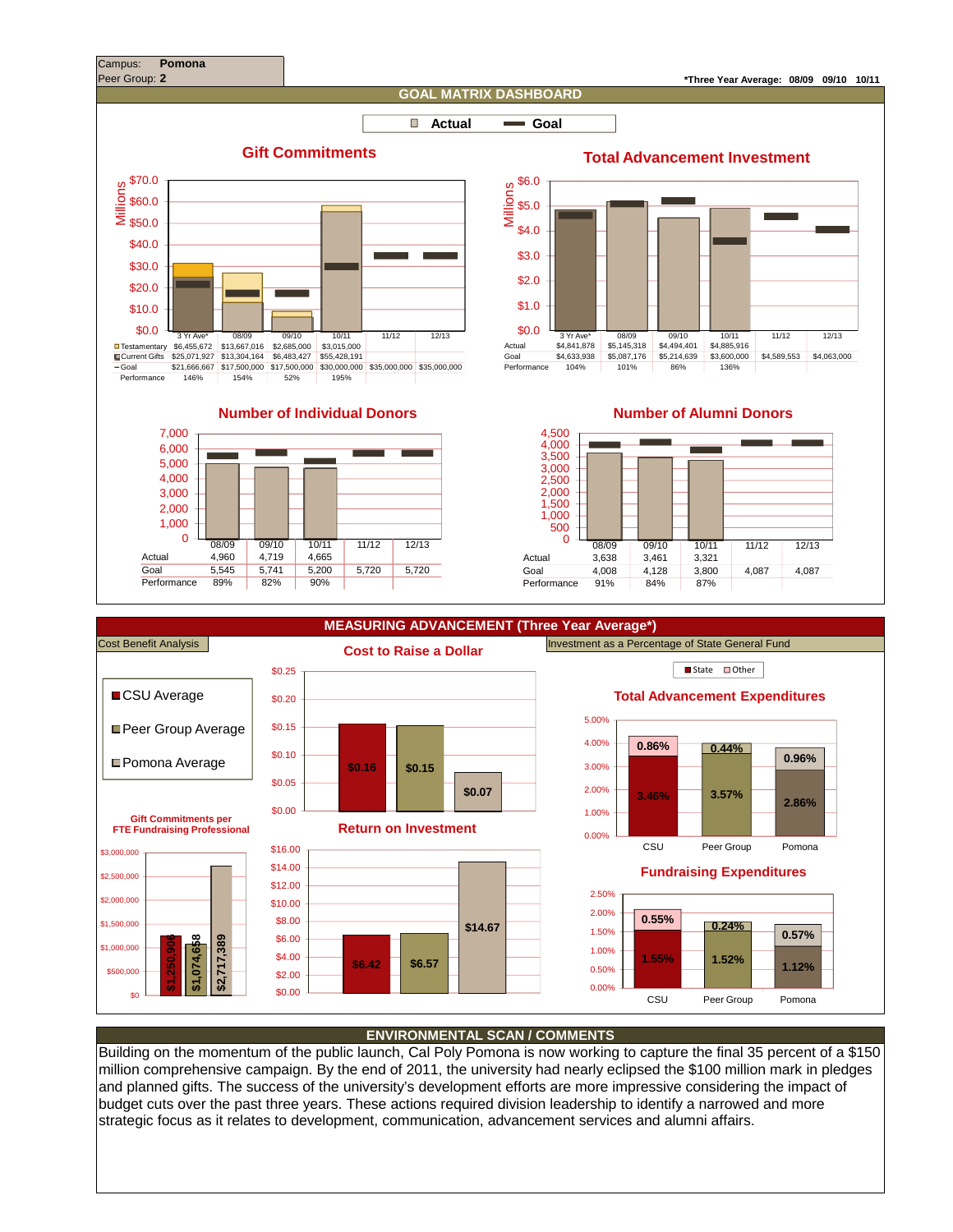

Alumni, institutional donors, and friends, again showed support for the University by providing net private contributions and commitments of over \$10 million despite the continued economic malaise in the Sacramento region. Following several planning retreats, University Advancement is poised to undertake a new strategic plan to support the University's mission to build a campus for the 21st century. Over the next year and through June 2013, efforts will build on the myriad opportunities to inform and engage the community to advance Sacramento State. Core elements will include: Engagement of alumni, campus leaders and community members in roles of influence where they can support the University's goals and direction, fundraising priorities and as emissaries for the University's brand; Quantifiable goals for increased membership in the Alumni Association, the President's Community Council and college-based advisory groups, thus deepening the University's connections with alumni; Endowed funding for key academic priorities; Strategic marketing campaigns to enhance the visibility of the University and to reinforce messages and promote action related to key academic priorities. From January 2012 through June 30, 2013, University Advancement's three units—Alumni Relations, Development, and University Marketing—will direct these efforts toward three key goals.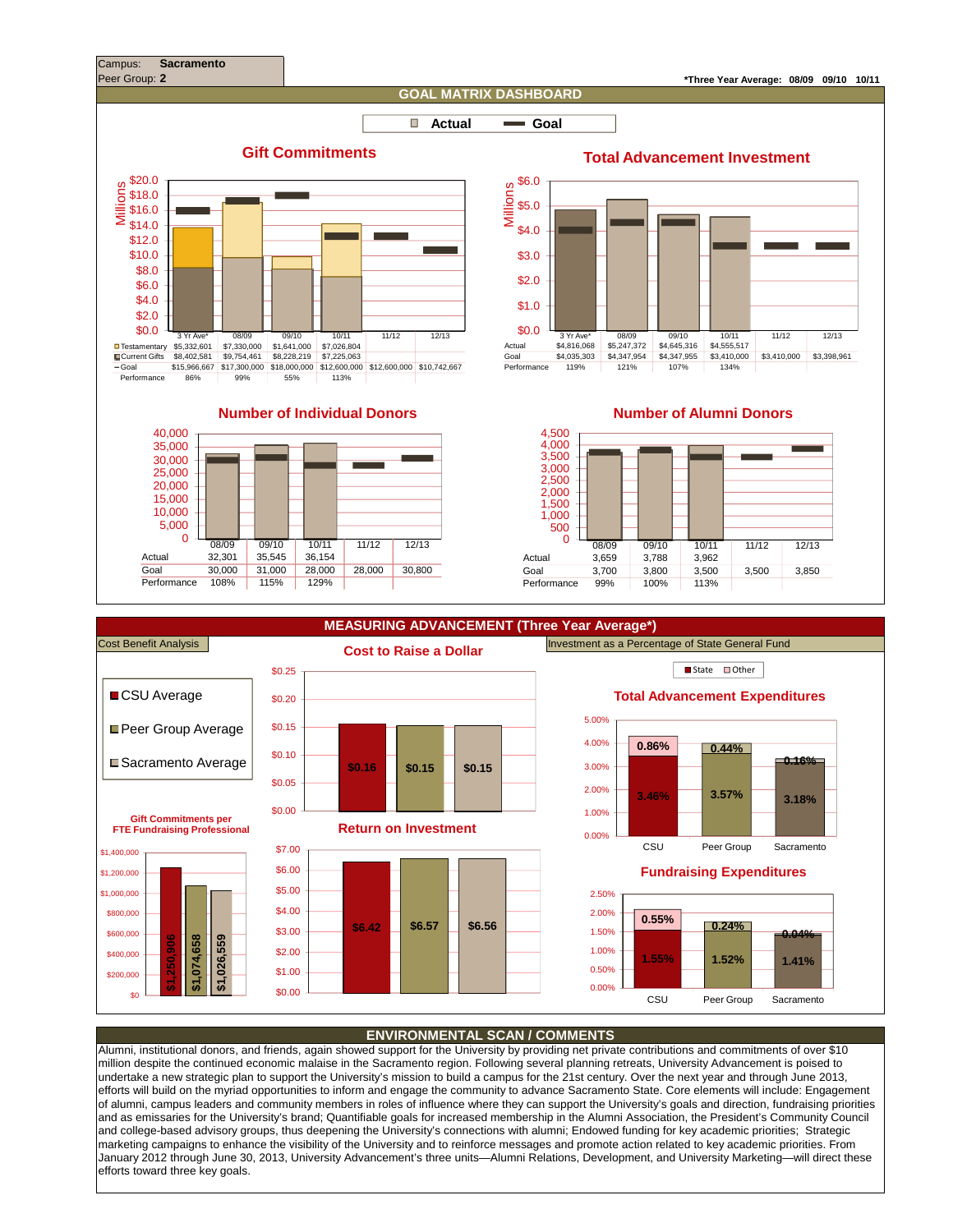

University Advancement fundraising has declined over the last three years. In fiscal 2008-2009, Advancement raised \$8,780,755, by 2010-11; fundraising had dropped to \$2,928,520. As of November 30, 2011 we were ahead of last years' fundraising numbers by \$334,000; which augurs well for a rebound from the decline of the last three years. Our annual goal for 2011-2012 is \$7,197,688. Though our November 2011 fundraising total is \$1,325,286, we are still optimistic about reaching our 2011-2012 goal. Our optimism comes from the fact that we now have new Development Officers in the College of Business and Public Administration, College of Education, College of Natural Sciences, and Athletics. The productivity from each of the Development<br>Officers should improve as we go th currently in planning stages. We have received the findings of the Grenzebach, Glier & Associates feasibility study and readiness report and also their donor base analysis. It appears that a \$50 million campaign is feasible for CSU San Bernardino over the next 5-7 years. The 50th Anniversary campaign case development is underway and will include involvement from a leadership council coming from donors and prospective donors in the region. The CSUSB Philanthropic Foundation has just completed its first six months of operation and has 85 members combined of<br>community leaders, high profile alum start an Alumni Council that will be focused on alumni activities and fundraising and an Advocacy Committee to assist in carrying out and supporting our Advocacy Plan. The university is in the rocess of launching a new program, aimed at extending outreach to parents, and a Student Success Initiative (funded by a student fee), of which Alumni Affairs is a key component. The Student Success Initiative will expand services to students to ensure their success while in school and after graduation.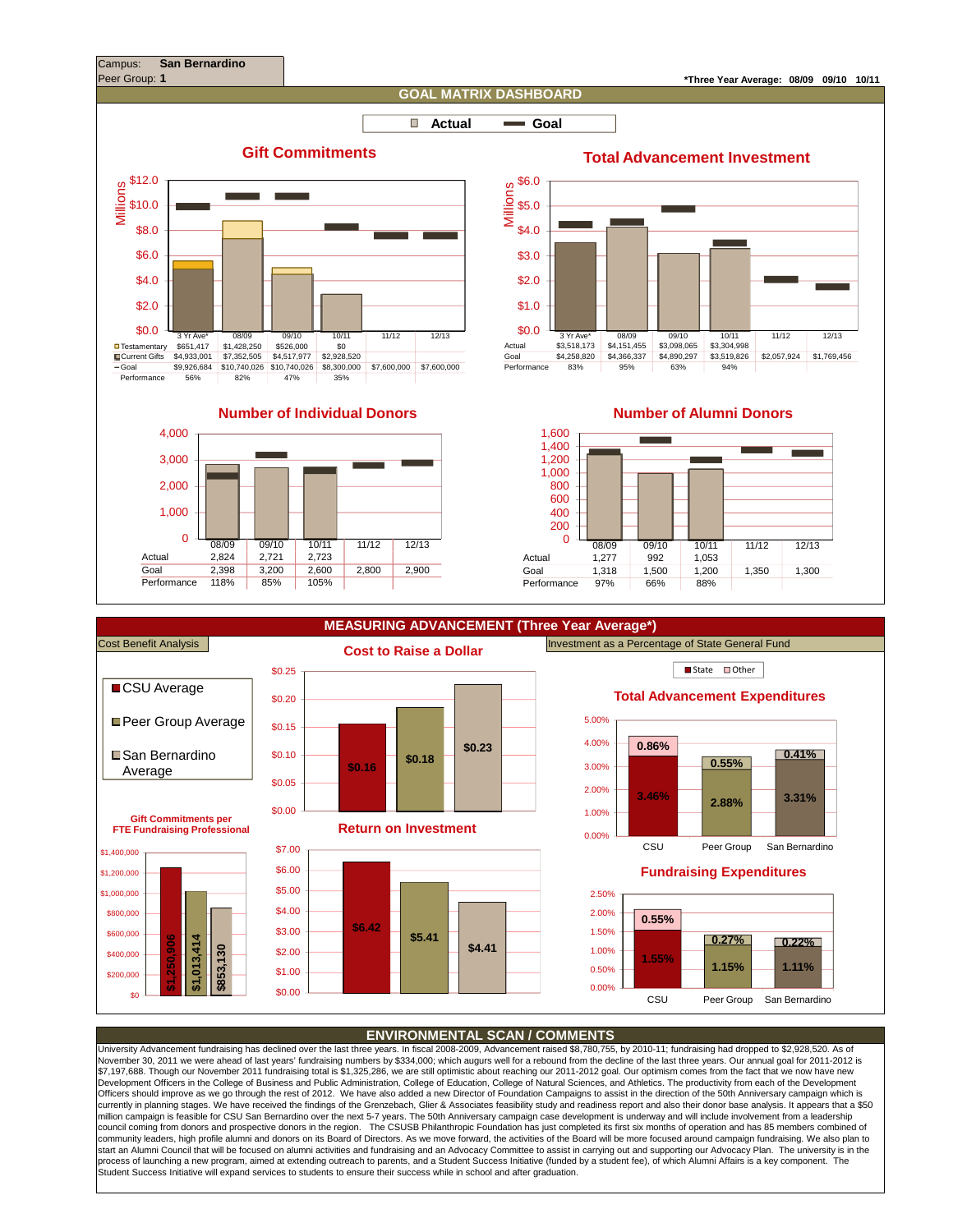

San Diego State University's donors continue to support the institution at historic levels. For the fiscal year that ended June 30, 2011, the Campanile Foundation, SDSU's philanthropic foundation, received a record \$71 million in cash and pledges. In July 2007, SDSU launched its first comprehensive fundraising campaign. As of June 30, 2011, the campaign had collected approximately \$265 million in gifts towards its \$500 million goal. Accomplishing these objectives allowed SDSU to successfully complete the quiet phase of The Campaign for SDSU and kick off the campaign's public phase. Highlights from FY 2010-11 included gifts of \$5 million to name the Fowler Athletics Center, \$1 million to name the Art and Joan Barron Veterans Center and \$5 million to name the Donald P. Shiley Bioscience Center. Led by a gift of \$2.5 million from Jim and Janet Sinegal, SDSU also received record support for scholarships. Through June 30, 2011, The Campaign for SDSU had raised \$37.5 million to support SDSU's neediest and most deserving students. The Campaign for SDSU enters its public phase with considerable momentum and increased levels of donor and alumni engagement – through innovative efforts such as its Bay Area Regional Council. SDSU's achievements are made even more impressive given state budget reductions, a weak economy and a presidential transition. In spite of these challenges, donors demonstrated they understand the urgent needs of the university and its students. They also responded overwhelmingly to the appointment of Dr. Elliot Hirshman as SDSU's eighth president.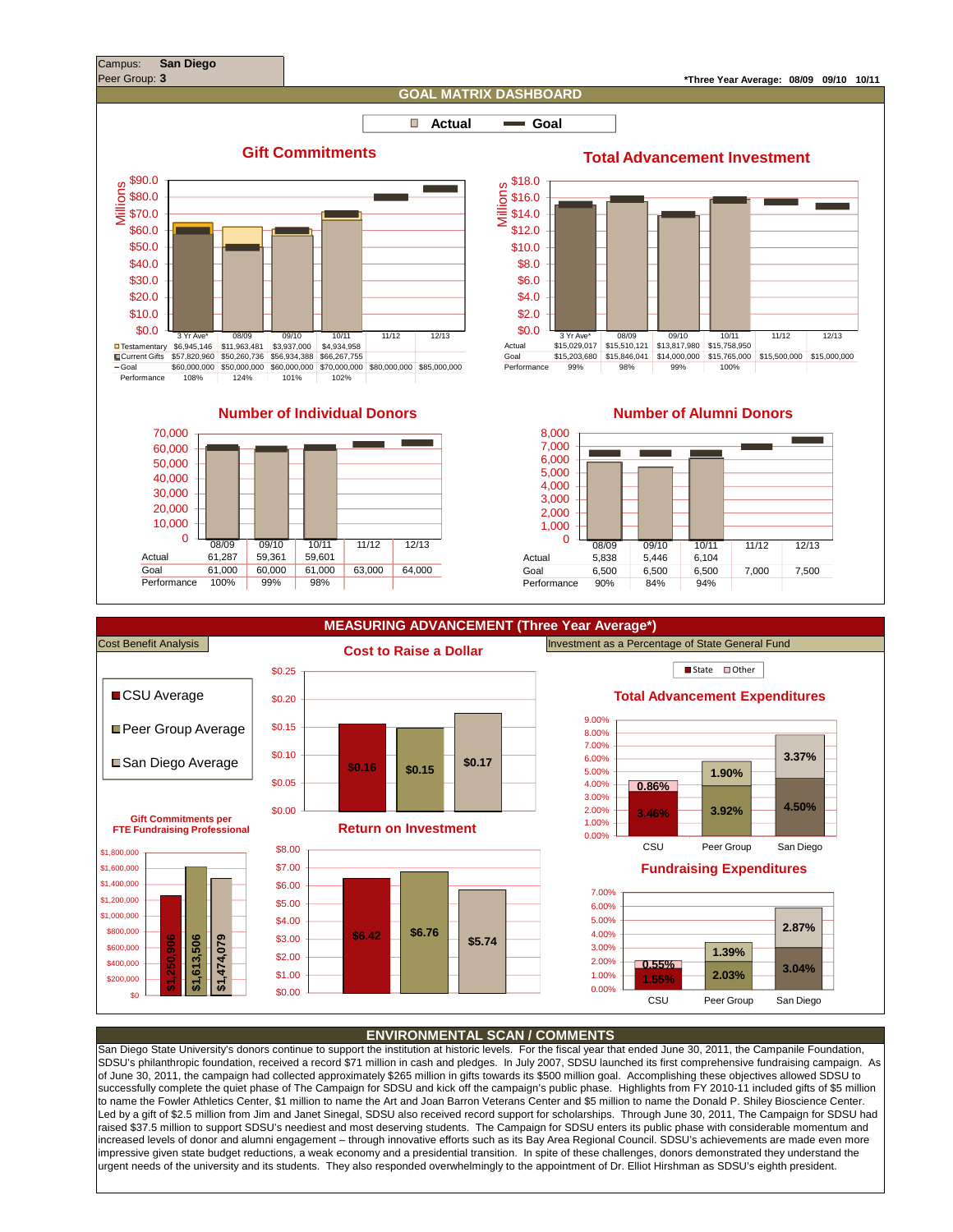



\$0.00





Progress toward building pride, recognition, and revenue successfully continues at SF State. Notable alumni, faculty and administrators continue to have national visibility and were featured in major news and social/web media outlets and discussed important issues to SF State, the CSU, higher education and California. The Office of Government Relations continued to work and assist the Office of Research and Sponsored Programs in obtaining federal grants and contracts. Our fundraising and advocacy efforts also resulted in enhanced communication with alumni, parents, and friends of SF State who not only made a financial contribution but also have demonstrated a willingness to advocate on behalf of higher education and the CSU. In FY 10/11, our development trends continued upwards as the number of alumni and individual donors continued to increase. Beginning in FY 11/12, the Development office has been in transition due to positions placed on hold due to budget cuts, and the recent restructuring of colleges at SF State which required most remaining gift officers to work with a different dean. Additionally, the capital campaign for a new performing arts complex is on hold due to continued delays in higher education bond financing.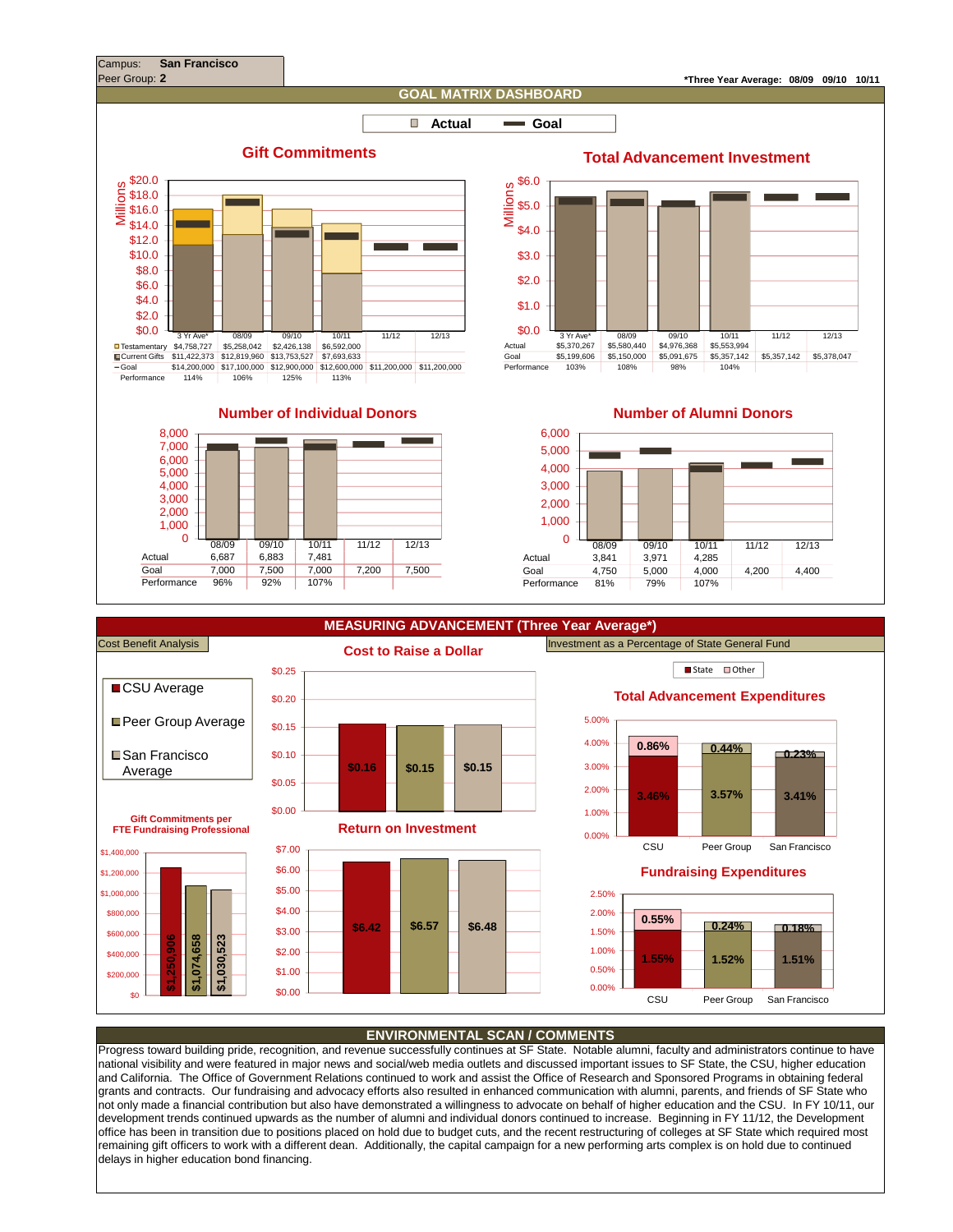

Since its founding in 1857, San José State University has been recognized for effectively training the workforce in Silicon Valley and throughout California. SJSU is comprised of over 25,000 students, 3,200 faculty and staff members, and 134 degree programs on a 154-acre downtown campus anchoring the nation's 10th largest city, San José. As the oldest campus in the California State University system, SJSU continues to build on its historic legacy, providing more than 7,000 well-prepared graduates last year. In July 2011, President Mohammad Qayoumi took over leadership of the campus. He immediately began a strategic planning process, soliciting input from all members of the university community through a series of "town hall" meetings. At the same time he asked University Advancement to shave a year off the public phase of Acceleration, the \$200,000,000 comprehensive campus-wide campaign, which just completed year one of the public phase. The Advancement Division has made excellent progress towards the campaign goal as well as the other goals articulated in the 2010-11 advancement plan. This progress is detailed more fully below. The Tower Foundation of San José State University, our philanthropic foundation, added four new members to its board of directors during the past fiscal year. They are Dr. John Baird, Founder and Principal of ExecutivEdge of Silicon Valley; Keith Lee Barnes, member of the Board of Directors of JDS Uniphase; SJSU President Mohammad Qayoumi and Vice President for Administration and Finance Shawn Bibb. The addition of these board members brought new levels of energy and leadership to the board. The campus continues to prioritize one-time funding to support some personnel for the campaign.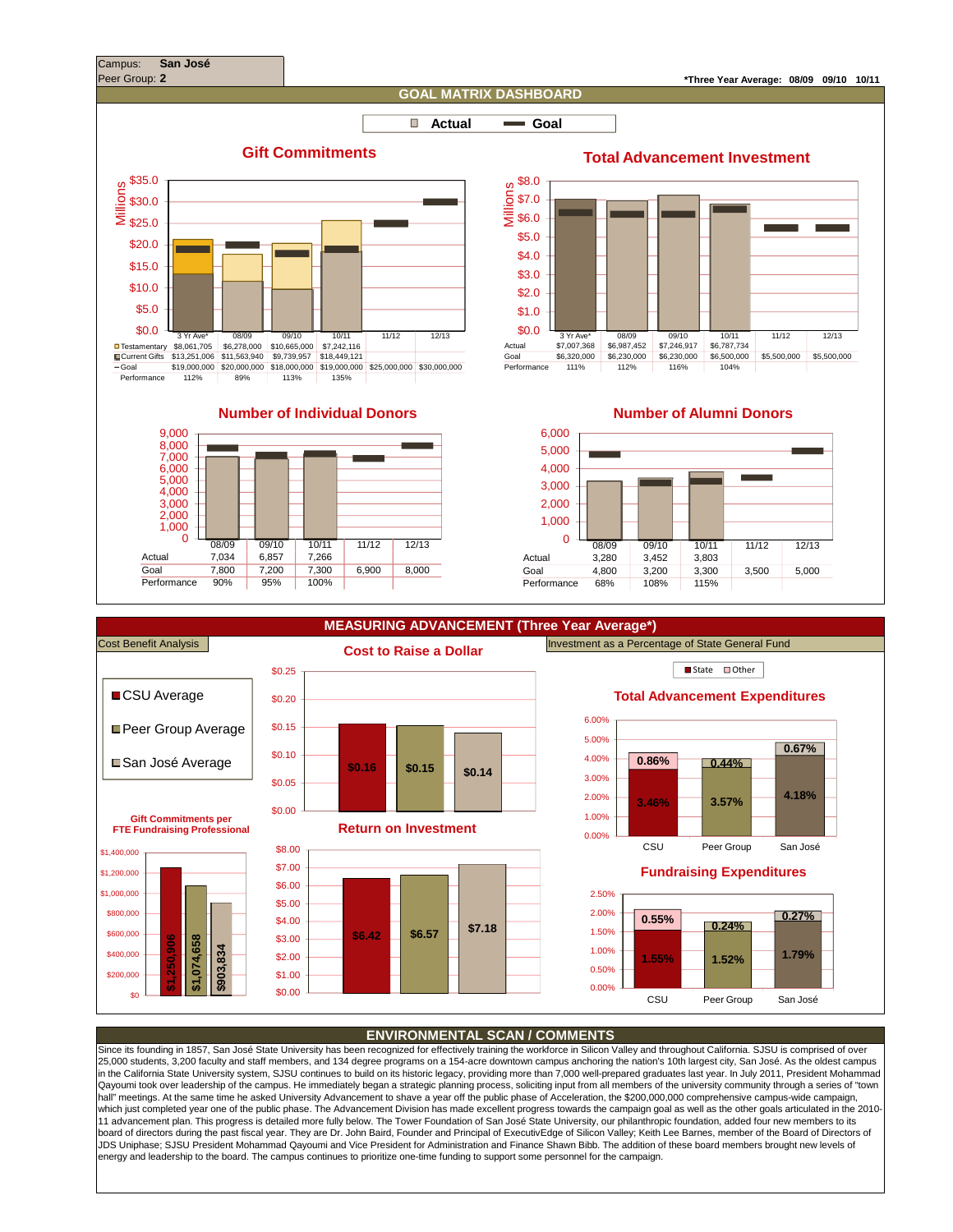

We entered FY 2010-11 with momentum and genuine optimism – and it turned out our optimism was well placed. In partnership with our deans, 2011 was our first full year operating as a predominately centralized fundraising organization. Several key organizational issues were resolved, including: Build out of an effective regional fundraising staff; Implementation of a rigorous set of standards, including a 50 percent increase of in-person contacts and proposals; Improved analytics for prospect research, management and stewardship; Improved fundraising communications; Integration of Alumni Affairs staff into Advancement. As a result, we set a record of in-person contacts for the second consecutive year and were rewarded with our first year-over-year increase in gifts in at least four years. Providing an essential push was the commitment of new President Jeffrey D. Armstrong, who took office in February 2011 following a previous failed search for a successor to Warren Baker, who had retired in 2009 after 31 years. President Armstrong committed to an aggressive schedule for engaging donors, helping close a \$5 million commitment from Leprino Corp., a large dairy company eager for more dairy scientists. We enter 2012 with another important addition to senior leadership: The appointment of Deborah Read as Vice President/University Advancement, who began on Jan. 1, 2012. We have been working under the steady hand of Provost Robert Koob, who served as Interim VP/Advancement for most of the past two years. Vice President Read has nearly 30 years of experience in higher education fundraising.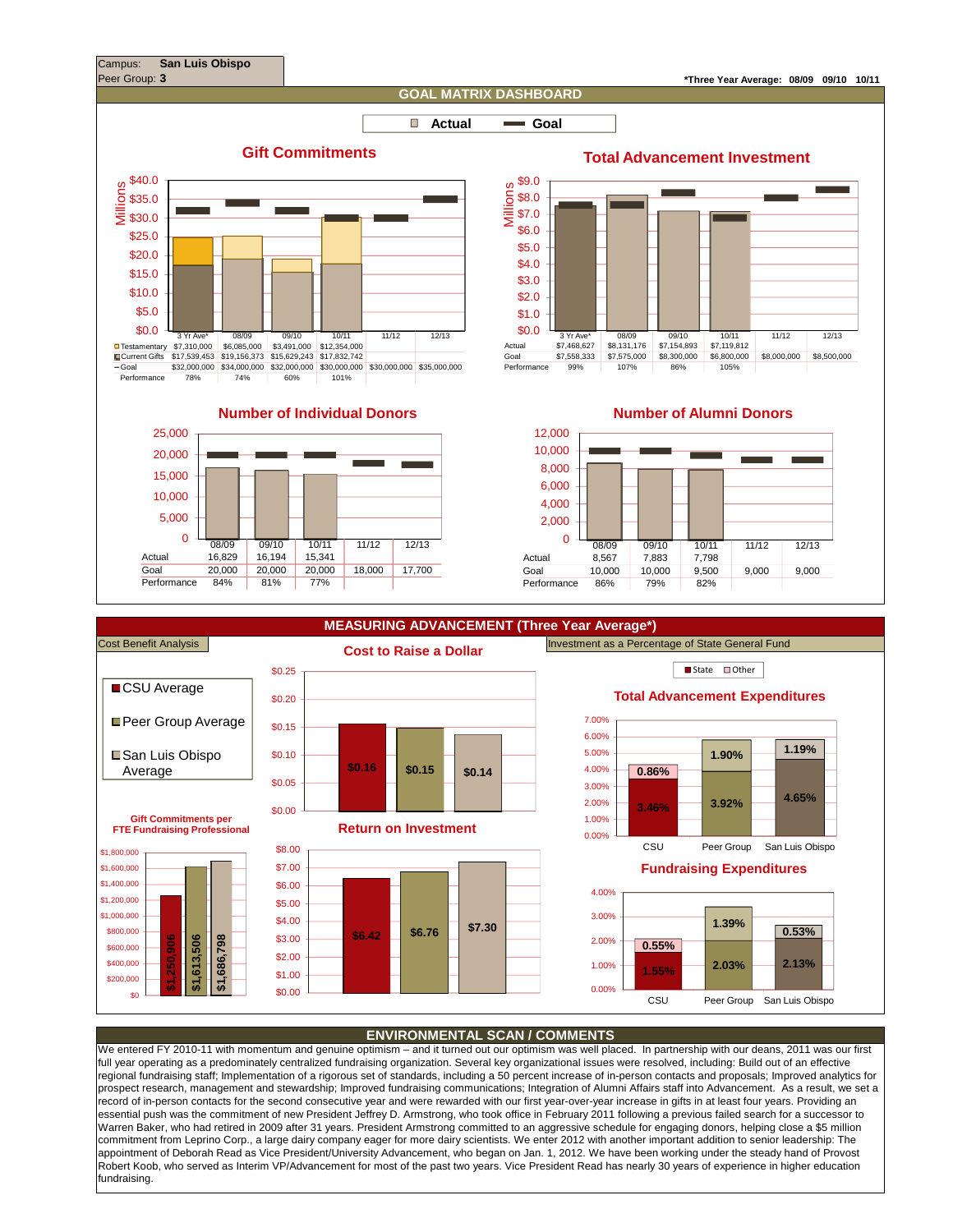

 For the first time in its 21-year history CSUSM reached record enrollment, surpassing 10,000 students in 2011. Physically the campus is also growing. The new Social and Behavioral Sciences Building opened in September and construction is now underway for a student housing project dubbed The Quad. Construction on a student union will start this spring while preliminary planning for an arena is also beginning. CSUSM recently welcomed four new academic deans to head three restructured colleges and Extended Learning. These new leaders all have prior development experience, are consulting with University Advancement, and are poised to be active in future fundraising efforts. Additionally, the campus saw the expansion of its athletics program, adding men's and women's basketball and women's volleyball as it seeks to make the transition into NCAA Division II. Hundreds of positive broadcast and print news stories and editorials have increasingly focused on the University creating greater community awareness and "buzz" about campus activities and programs. The Office of Communications has leveraged these opportunities to spotlight and further increase CSUSM's profile and highlight the university's impact on the region. In the midst of these exciting developments and as it continues to prepare for a comprehensive campaign, University Advancement welcomed new staff including an associate vice president of development, three experienced development officers, a director of prospect research and advancement services, a data analyst to manage donor records and reporting, a communications specialist, visual communications specialist and an administrative support assistant. In 2012, University Advancement looks forward to marketing, building friendships and creating new pathways for alumni, parents and community members to increase their engagement with Cal State San Marcos.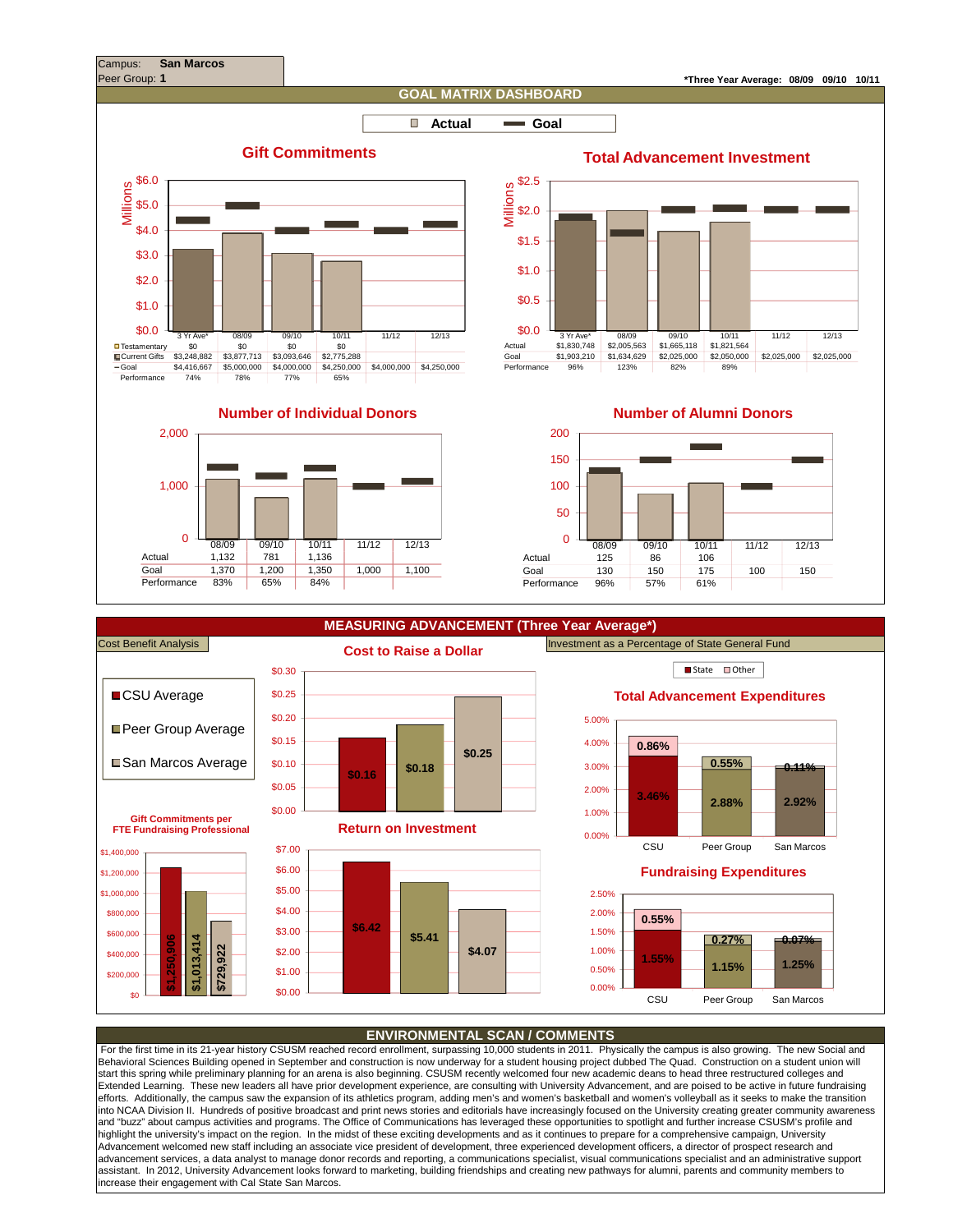

Sonoma State University's Advancement function is divided between two divisions: University Affairs and University Development. The Office of University Affairs includes communications, marketing, media relations, special events, website design and management, government affairs and community relations and has a staff of nine, a 33% increase from FY10. University Development includes major gifts, annual giving, advancement services, alumni relations and the Alumni Association as well as the university's Scholarship Coordinator. The past year was a good one for the university both from a public relations and development standpoint with generally positive local press and our first break into the San Francisco and New York City media world with the announcement of a new \$12 million gift from a New York financier. While fundraising continues to be robust at the major and principal gift level, especially for the Green Music Center, smaller donors continue to be severely impacted by the uncertainty of the stock market and general global forecasts. With a lack of funds to build a more robust annual giving program we have been unable to break out of the 1,500-1,800 individual donor range making us below the CSU standard of "5,000 and 10,000 individual donors" expected for our Group II category.